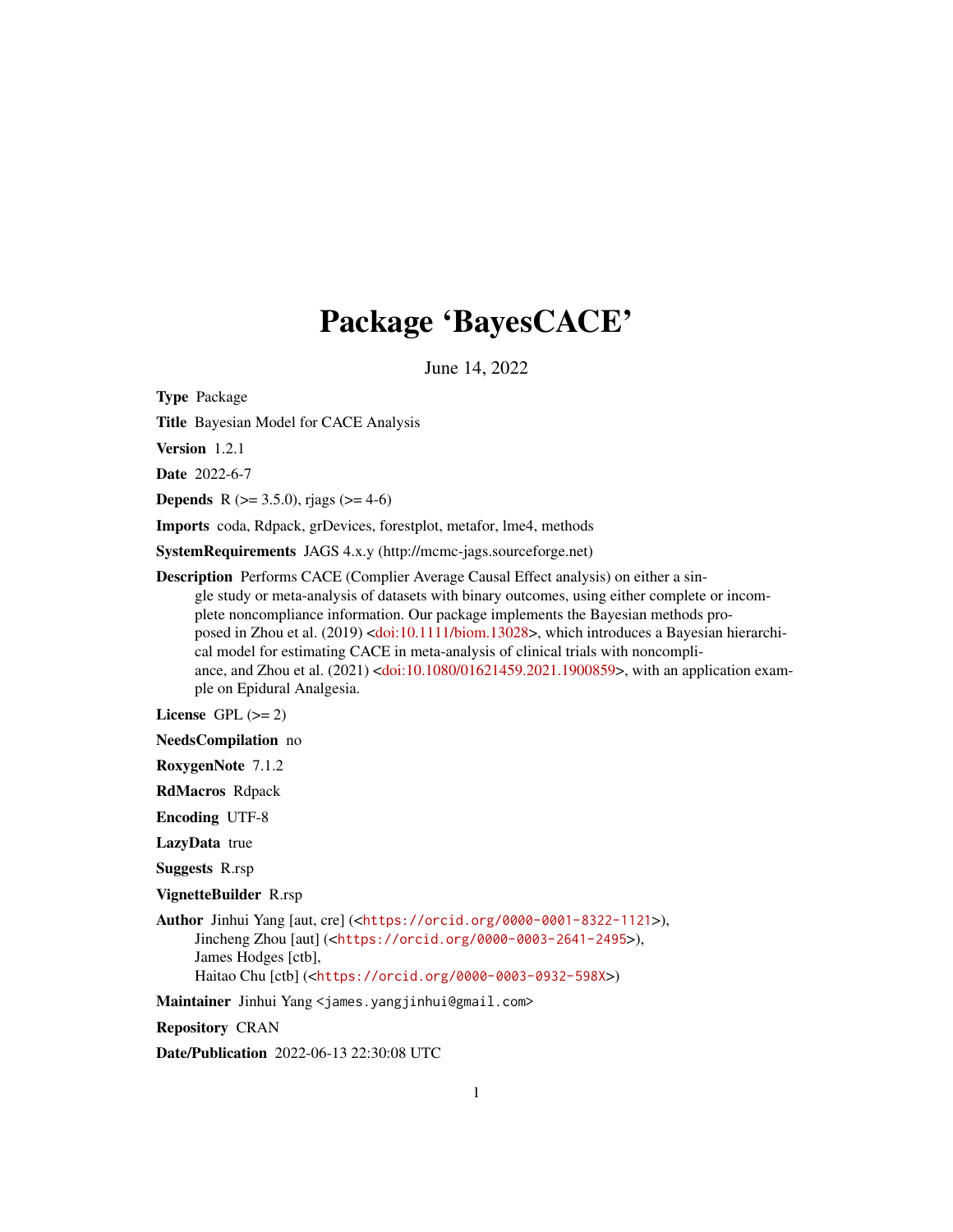# <span id="page-1-0"></span>R topics documented:

|       | $\overline{5}$ |
|-------|----------------|
|       |                |
|       |                |
|       |                |
|       |                |
|       |                |
|       |                |
|       |                |
|       |                |
|       |                |
|       |                |
|       |                |
|       |                |
|       |                |
|       |                |
|       |                |
|       |                |
| Index | 22             |

<span id="page-1-1"></span>

| cace.meta.c |  |  |  |
|-------------|--|--|--|
|             |  |  |  |

ta.c *Bayesian hierarchical models for CACE meta-analysis with complete compliance data*

#### Description

This function performs the Bayesian hierarchical model method for meta-analysis when the dataset has complete compliance information for all studies, as described in Section 2.2, "the Bayesian hierarchical model", of the package manuscript.

```
cace.meta.c(
  data,
  param = c("CACE", "u1out", "v1out", "s1out", "b1out", "pic", "pin", "pia"),
  random.effects = list(),
  re.values = list(),
  model.\code{code = "",digits = 3,
  n.addapt = 1000,n.iter = 1e+05,
  n.burnin = floor(n.iter/2),
  n.chains = 3,
  n.thin = max(1, floor((n.iter - n.burnin)/1e+05)),conv.diag = FALSE,
```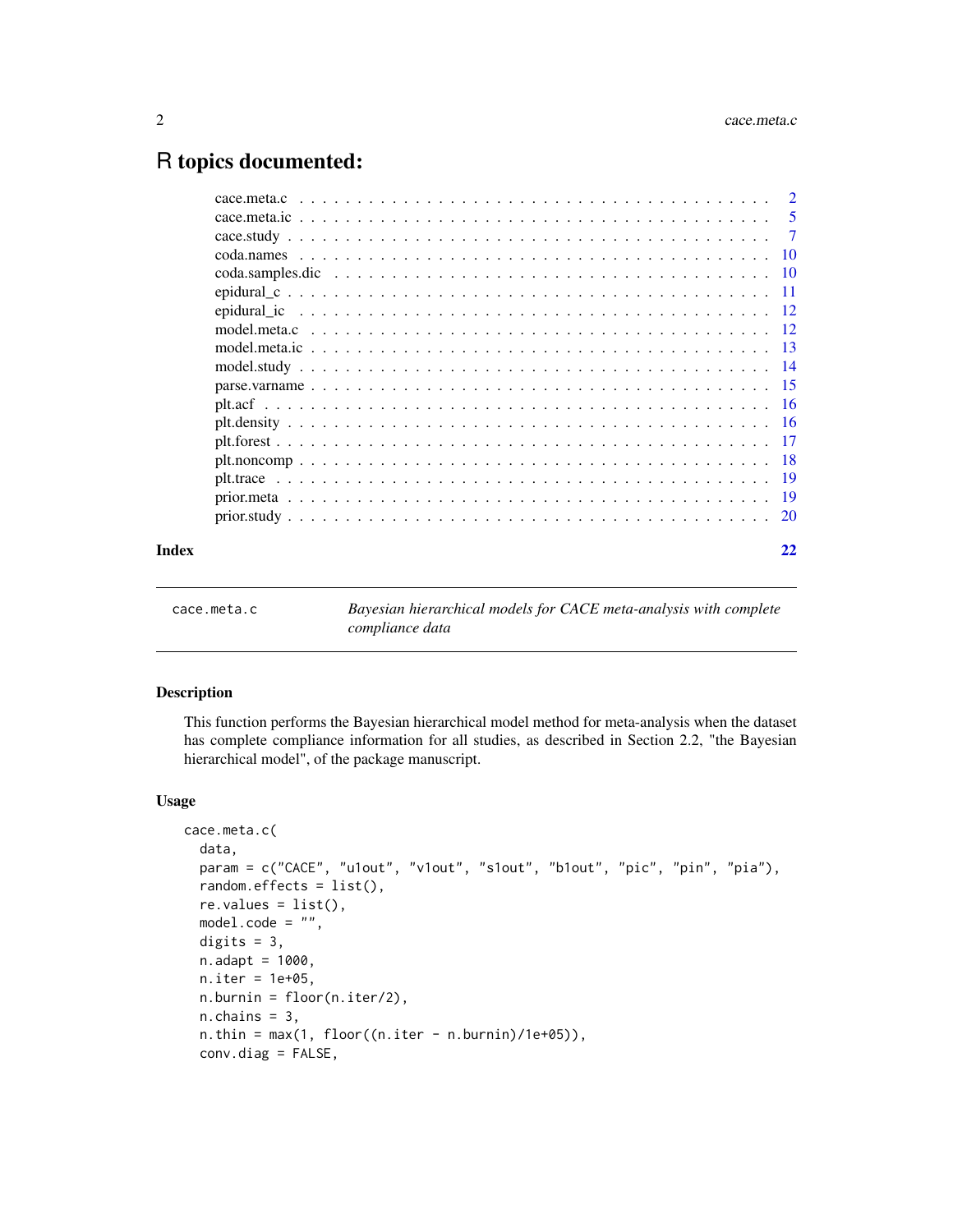```
mcmc.samples = FALSE,
  study.specific = FALSE
\lambda
```
#### Arguments

| data  | an input dataset with the same structure as the example data epidural_c, con-<br>taining multiple rows referring to multiple studies in a meta-analysis.                                                                                                                                                                                                                                                                                                                                                                                                                                                                                                                                                 |
|-------|----------------------------------------------------------------------------------------------------------------------------------------------------------------------------------------------------------------------------------------------------------------------------------------------------------------------------------------------------------------------------------------------------------------------------------------------------------------------------------------------------------------------------------------------------------------------------------------------------------------------------------------------------------------------------------------------------------|
| param | a character string vector indicating the parameters to be tracked and estimated.<br>By default the following parameters (see details) are included: $\theta^{\text{CACE}}$ (CACE),<br>$E(u_{i1})$ (u1out), $E(v_{i1})$ (v1out), $E(s_{i1})$ (s1out), $E(b_{i1})$ (b1out), $\pi_a$ (pia), $\pi_n$<br>(pin), and $\pi_c = 1 - \pi_a - \pi_n$ (pic). Users can modify the string vector to only<br>include parameters of interest besides $\theta^{\text{CACE}}$ .                                                                                                                                                                                                                                          |
|       | random effects a list of logical values indicating whether random effects are included in the<br>model. The list should contain the assignment for these parameters only: delta.n<br>$(\delta_{in})$ , delta.a $(\delta_{ia})$ , delta.u $(\delta_{iu})$ , delta.v $(\delta_{iv})$ , delta.s $(\delta_{is})$ , delta.b<br>$(\delta_{ih})$ , cor. The list should be in the form of list (delta. a = FALSE, cor =<br>$FALSE, \ldots$ ). By default, this is an empty list, and all parameters are default to<br>TRUE. Parameters that are not listed in the list are assumed to be TRUE. Note that<br>$\rho$ (cor) can only be included when both $\delta_{in}$ (delta.n) and $\delta_{ia}$ (delta.a) are |

set to TRUE. Otherwise, a warning occurs and the model continues running by

re.values a list of parameter values for the random effects. It should contain the assignment for these parameters only: alpha.n.m and alpha.n.s, which refer to the mean and standard deviation used in the normal distribution estimation of alpha.n, as well as alpha.a.m, alpha.a.s, alpha.s.m, alpha.s.s, alpha.b.m, alpha.b.s, alpha.u.m, alpha.u.s, alpha.v.m, alpha.v.s. It also contains the shape and rate parameters of the gamma distributions of the standard deviation variable of delta.n, delta.a, delta.u, delta.v delta.s, delta.b. The shape parameters are named as tau.n.h and tau.a.h, for example, and the rate parameters are named as tau.n.r and tau.a.r. You do not need to specify the shape and rate parameters if the corresponding random effect is set to FALSE in random.effects, since they will not be used anyways. By default, re. values is an empty list, and all the mean are set to  $\theta$ , and alpha.n.s  $=$  alpha.a.s = 0.16, and alpha.s.s = alpha.b.s = alpha.u.s = alpha.v.s = 0.25, and the shape and rate parameters are default to 2.

forcing delta.n = TRUE and delta.a = TRUE.

- model.code a string representation of the model code; each line should be separated. Default to constructing model code using the model.meta.c function with the parameters that are inputted to this function. This parameter is only necessary if user wishes to make functional changes to the model code, such as changing the probability distributions of the parameters. Default to empty string.
- digits number of digits. Default to 3.
- n.adapt adapt value. Default to 1000.
- n.iter number of iterations. Default to 100000.
- n.burnin humber of burn-in iterations. Default to n.iter/2.
- n.chains number of chains. Default to 3.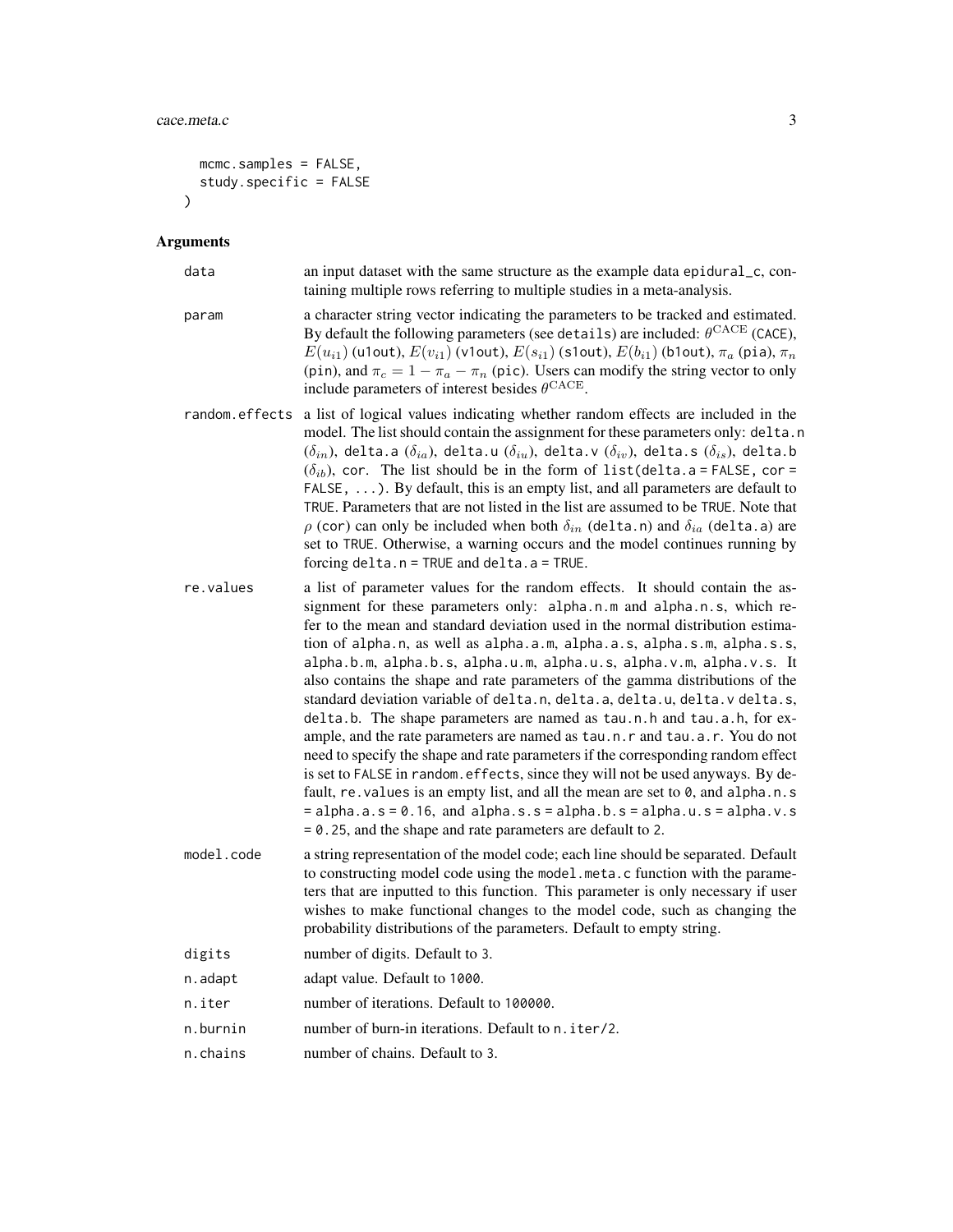<span id="page-3-0"></span>

| n.thin       | thinning rate, must be a positive integer.                                                                                                                                                                                                                                                                                                                                                                                                                                                                                                                                                            |
|--------------|-------------------------------------------------------------------------------------------------------------------------------------------------------------------------------------------------------------------------------------------------------------------------------------------------------------------------------------------------------------------------------------------------------------------------------------------------------------------------------------------------------------------------------------------------------------------------------------------------------|
|              | Default to max(1, floor((n.iter-n.burnin)/100000)).                                                                                                                                                                                                                                                                                                                                                                                                                                                                                                                                                   |
| conv.diag    | whether or not to show convergence diagnostics. Default to FALSE.                                                                                                                                                                                                                                                                                                                                                                                                                                                                                                                                     |
| mcmc.samples | whether to include JAGS samples in the final output. Default to FALSE.                                                                                                                                                                                                                                                                                                                                                                                                                                                                                                                                |
|              | study specific a logical value indicating whether to calculate the study-specific $\theta_c^{\text{CACE}}$ . If TRUE,<br>the model will first check the logical status of arguments delta.u and delta.v.<br>If both are FALSE, meaning that neither response rate $u_{i1}$ or $v_{i1}$ is modeled with<br>a random effect, then the study-specific $\theta_i^{\text{CACE}}$ is the same across studies. The<br>function gives a warning and continues by making study. specific = FALSE.<br>Otherwise, the study-specific $\theta_i^{\text{CACE}}$ are estimated and saved as the parameter<br>cacei. |

#### Value

It returns a model object whose attribute type is cace.Bayes

#### References

Zhou J, Hodges JS, Suri MFK, Chu H (2019). "A Bayesian hierarchical model estimating CACE in meta-analysis of randomized clinical trials with noncompliance." *Biometrics*, 75(3), 978–987.

Lunn D, Jackson C, Best N, Thomas A, Spiegelhalter D (2012). *The BUGS book: A practical introduction to Bayesian analysis*. CRC press.

Zeger SL, Liang K, Albert PS (1988). "Models for longitudinal data: a generalized estimating equation approach." *Biometrics*, 1049–1060.

#### See Also

[cace.study](#page-6-1), [cace.meta.ic](#page-4-1)

#### Examples

```
data("epidural_c", package = "BayesCACE")
set.seed(123)
out.meta.c <- cace.meta.c(data = epidural_c, conv.diag = TRUE,
mcmc.samples = TRUE, study.specific = TRUE)
# By calling the object smry from the output list out.meta.c, posterior estimates
# (posterior mean, standard deviation, posterior median, 95\% credible interval, and
# time-series standard error) are displayed.
out.meta.c$smry
out.meta.c$DIC
```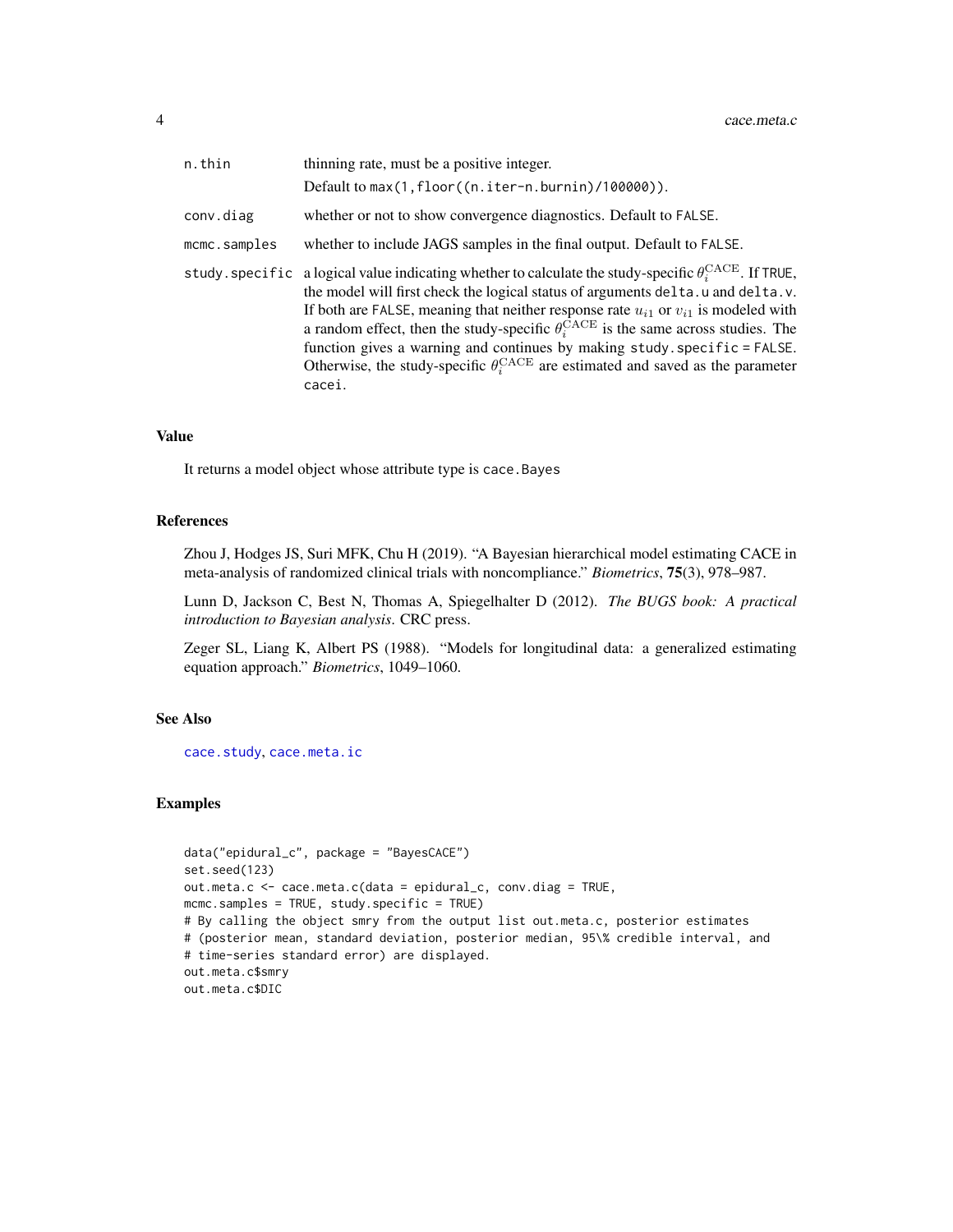<span id="page-4-1"></span><span id="page-4-0"></span>cace.meta.ic *Bayesian hierarchical models for CACE meta-analysis with incomplete compliance information*

#### Description

This function also estimates  $\theta^{\text{CACE}}$  using the Bayesian hierarchcal model but can accommodate studies with incomplete compliance data. The necessary data structure and the likelihood function are presented in Section 2.3 of the package manuscript, "CACE for meta-analysis with incomplete compliance information".

#### Usage

```
cace.meta.ic(
  data,
  param = c("CACE", "u1out", "v1out", "s1out", "b1out", "pic", "pin", "pia"),
  random.effects = list(),
  re.values = list(),
  model.\code = "",digits = 3,
  n.addapt = 1000,n.iter = 1e+05,
  n.burnin = floor(n.iter/2),
  n.chains = 3,
  n.thin = max(1, floor((n.iter - n.burnin)/1e+05)),conv.diag = FALSE,
 mcmc.samples = FALSE,
  study.specific = FALSE
)
```
#### Arguments

| data  | a input dataset the same structure as the example data epidural <i>ic</i> , containing<br>multiple rows referring to multiple studies in a meta-analysis.                                                                                                                                                                                                                                                                                                                                                                                                                                                                                                                                                                                                                                                                                 |
|-------|-------------------------------------------------------------------------------------------------------------------------------------------------------------------------------------------------------------------------------------------------------------------------------------------------------------------------------------------------------------------------------------------------------------------------------------------------------------------------------------------------------------------------------------------------------------------------------------------------------------------------------------------------------------------------------------------------------------------------------------------------------------------------------------------------------------------------------------------|
| param | the list of parameter used.<br>Default to c("CACE", "u1out", "v1out", "s1out", "b1out", "pic", "pin",<br>$"$ pia").                                                                                                                                                                                                                                                                                                                                                                                                                                                                                                                                                                                                                                                                                                                       |
|       | random effects a list of logical values indicating whether random effects are included in the<br>model. The list should contain the assignment for these parameters only: delta.n<br>$(\delta_{in})$ , delta.a $(\delta_{ia})$ , delta.u $(\delta_{iu})$ , delta.v $(\delta_{iv})$ , delta.s $(\delta_{is})$ , delta.b<br>$(\delta_{ih})$ , cor. The list should be in the form of list (delta. a = FALSE, cor =<br>FALSE, $\dots$ ). By default, this is an empty list, and all parameters are default to<br>TRUE. Parameters that are not listed in the list are assumed to be TRUE. Note that<br>$\rho$ (cor) can only be included when both $\delta_{in}$ (delta.n) and $\delta_{ia}$ (delta.a) are<br>set to TRUE. Otherwise, a warning occurs and the model continues running by<br>forcing $delta.n = TRUE$ and $delta.a = TRUE$ . |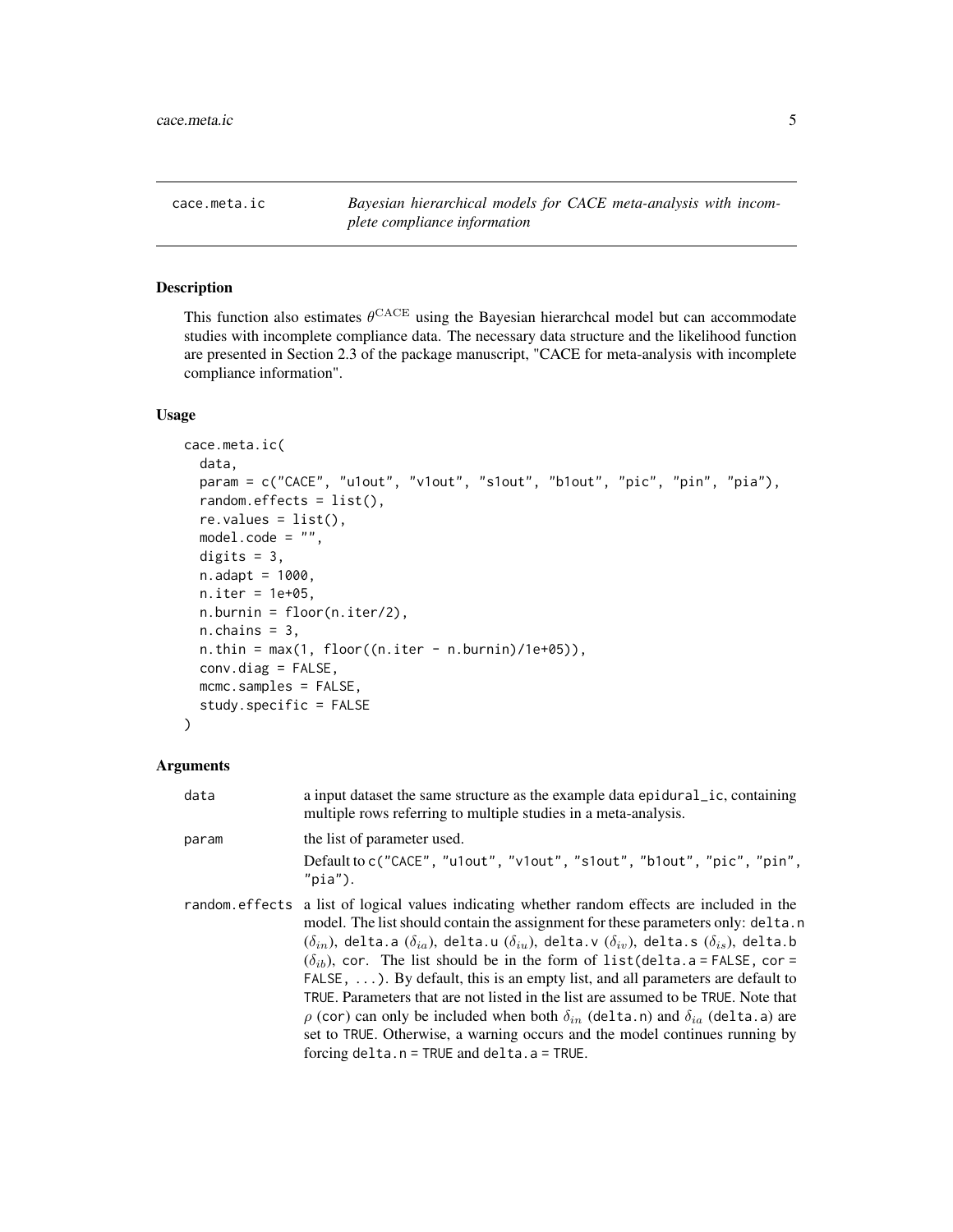| re.values      | a list of parameter values for the random effects. It should contain the as-<br>signment for these parameters only: alpha.n.m and alpha.n.s, which re-<br>fer to the mean and standard deviation used in the normal distribution estima-<br>tion of alpha.n, as well as alpha.a.m, alpha.a.s, alpha.s.m, alpha.s.s,<br>alpha.b.m, alpha.b.s, alpha.u.m, alpha.u.s, alpha.v.m, alpha.v.s. It<br>also contains the shape and rate parameters of the gamma distributions of the<br>standard deviation variable of delta.n, delta.a, delta.u, delta.v delta.s,<br>delta.b. The shape parameters are named as tau.n.h and tau.a.h, for ex-<br>ample, and the rate parameters are named as tau.n.r and tau.a.r. You do not<br>need to specify the shape and rate parameters if the corresponding random effect<br>is set to FALSE in random. effects, since they will not be used anyways. By de-<br>fault, re. values is an empty list, and all the mean are set to 0, and alpha.n.s<br>$=$ alpha.a.s = 0.16, and alpha.s.s = alpha.b.s = alpha.u.s = alpha.v.s<br>$= 0.25$ , and the shape and rate parameters are default to 2. |
|----------------|------------------------------------------------------------------------------------------------------------------------------------------------------------------------------------------------------------------------------------------------------------------------------------------------------------------------------------------------------------------------------------------------------------------------------------------------------------------------------------------------------------------------------------------------------------------------------------------------------------------------------------------------------------------------------------------------------------------------------------------------------------------------------------------------------------------------------------------------------------------------------------------------------------------------------------------------------------------------------------------------------------------------------------------------------------------------------------------------------------------------------|
| model.code     | a string representation of the model code; each line should be separated. De-<br>fault to constructing model code using the model.meta.ic function with the<br>parameters that are inputted to this function. This parameter is only necessary if<br>user wishes to make functional changes to the model code, such as changing the<br>probability distributions of the parameters. Default to empty string.                                                                                                                                                                                                                                                                                                                                                                                                                                                                                                                                                                                                                                                                                                                 |
| digits         | number of digits. Default to 3.                                                                                                                                                                                                                                                                                                                                                                                                                                                                                                                                                                                                                                                                                                                                                                                                                                                                                                                                                                                                                                                                                              |
| n.adapt        | adapt value. Default to 1000.                                                                                                                                                                                                                                                                                                                                                                                                                                                                                                                                                                                                                                                                                                                                                                                                                                                                                                                                                                                                                                                                                                |
| n.iter         | number of iterations. Default to 100000.                                                                                                                                                                                                                                                                                                                                                                                                                                                                                                                                                                                                                                                                                                                                                                                                                                                                                                                                                                                                                                                                                     |
| n.burnin       | number of burn-in iterations. Default to n. iter/2.                                                                                                                                                                                                                                                                                                                                                                                                                                                                                                                                                                                                                                                                                                                                                                                                                                                                                                                                                                                                                                                                          |
| n.chains       | number of chains. Default to 3.                                                                                                                                                                                                                                                                                                                                                                                                                                                                                                                                                                                                                                                                                                                                                                                                                                                                                                                                                                                                                                                                                              |
| n.thin         | thinning rate, must be a positive integer.                                                                                                                                                                                                                                                                                                                                                                                                                                                                                                                                                                                                                                                                                                                                                                                                                                                                                                                                                                                                                                                                                   |
|                | Default to max(1, floor((n.iter-n.burnin)/100000)).                                                                                                                                                                                                                                                                                                                                                                                                                                                                                                                                                                                                                                                                                                                                                                                                                                                                                                                                                                                                                                                                          |
| conv.diag      | whether or not to show convergence diagnostics. Default to FALSE.                                                                                                                                                                                                                                                                                                                                                                                                                                                                                                                                                                                                                                                                                                                                                                                                                                                                                                                                                                                                                                                            |
| mcmc.samples   | whether to include JAGS samples in the final output. Default to FALSE.                                                                                                                                                                                                                                                                                                                                                                                                                                                                                                                                                                                                                                                                                                                                                                                                                                                                                                                                                                                                                                                       |
| study.specific | a logical value indicating whether to calculate the study-specific $\theta_i^{\text{CACE}}$ . If TRUE,<br>the model will first check the logical status of arguments delta.u and delta.v.<br>If both are FALSE, meaning that neither response rate $u_{i1}$ or $v_{i1}$ is modeled with<br>a random effect, then the study-specific $\theta_i^{\text{CACE}}$ is the same across studies. The<br>function gives a warning and continues by making study. specific = FALSE.<br>Otherwise, the study-specific $\theta_i^{\text{CACE}}$ are estimated and saved as the parameter<br>cacei.                                                                                                                                                                                                                                                                                                                                                                                                                                                                                                                                       |

#### Details

Note that when compiling the JAGS model, the warning 'adaptation incomplete' may occasionally occur, indicating that the number of iterations for the adaptation process is not sufficient. The default value of n. adapt (the number of iterations for adaptation) is 1,000. This is an initial sampling phase during which the samplers adapt their behavior to maximize their efficiency (e.g., a Metropolis– Hastings random walk algorithm may change its step size). The 'adaptation incomplete' warning indicates the MCMC algorithm may not achieve maximum efficiency, but it generally has little impact on the posterior estimates of the treatment effects. To avoid this warning, users may increase n.adapt.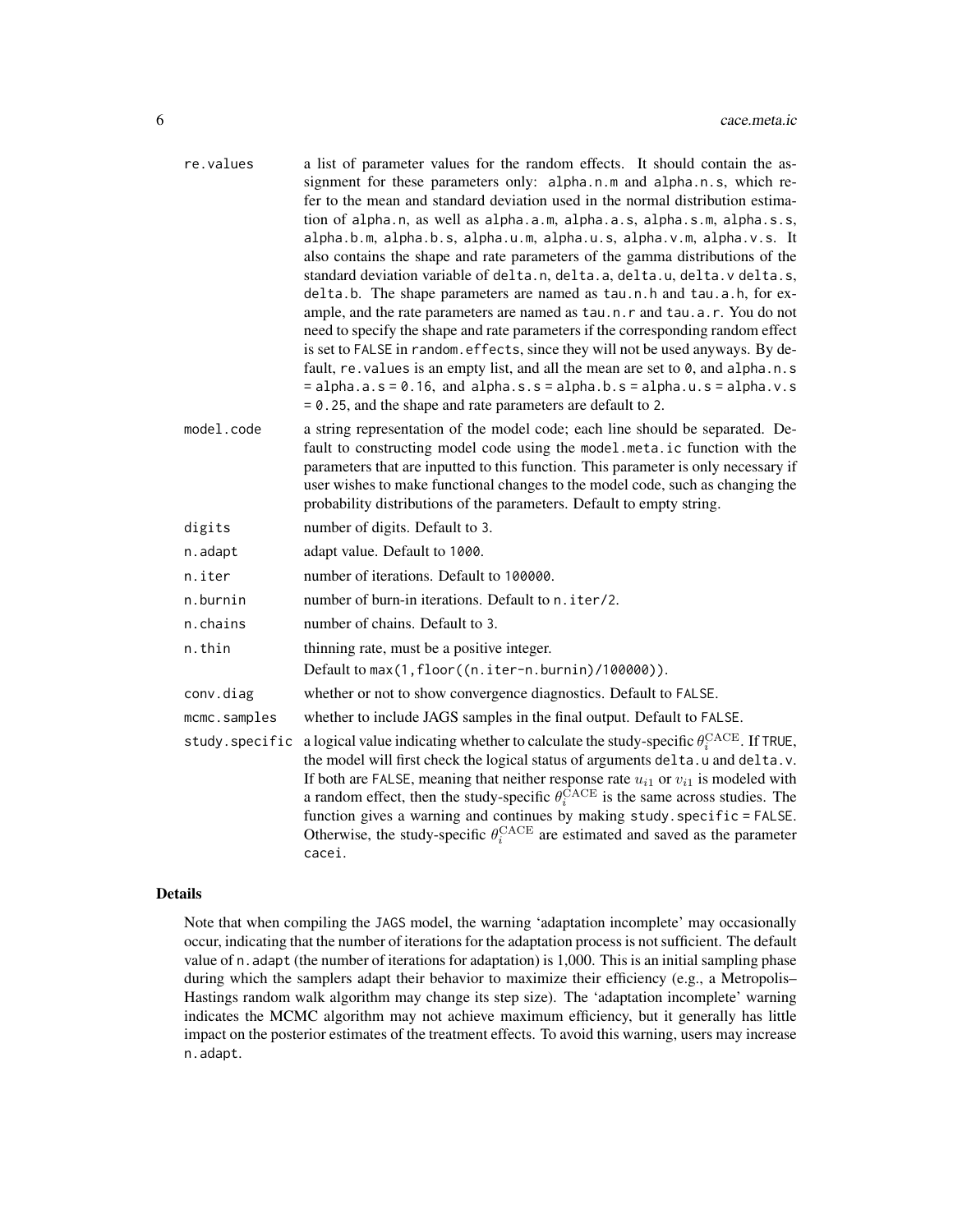#### <span id="page-6-0"></span>cace.study 7

#### Value

It returns a model object whose attribute type is cace.Bayes

#### References

Zhou J, Hodges JS, Suri MFK, Chu H (2019). "A Bayesian hierarchical model estimating CACE in meta-analysis of randomized clinical trials with noncompliance." *Biometrics*, 75(3), 978–987.

#### See Also

[cace.study](#page-6-1), [cace.meta.c](#page-1-1)

#### Examples

```
data("epidural_ic", package = "BayesCACE")
set.seed(123)
out.meta.ic <- cace.meta.ic(data = epidural_ic, conv.diag = TRUE,
mcmc.samples = TRUE, study.specific = TRUE)
```
<span id="page-6-1"></span>cace.study *CACE analysis for a single study, or a two-step approach for metaanalysis with complete complice information*

#### Description

This function performs CACE analysis for a single study using the likelihood and model specified in Section 2.1 of the package manuscript, or a two-step approach for meta-analysis with complete compliance information as described in Section 2.2, "the two-step approach".

```
cace.study(
  data,
  param = c("CACE", "u1", "v1", "s1", "b1", "pi.c", "pi.n", "pi.a"),
  re.values = list(),
 model.code = "",
 digits = 3,
  n.addapt = 1000,n.iter = 1e+05,
 n.burnin = floor(n.iter/2),
 n.chains = 3,
  n.thin = max(1, floor((n.iter - n.burnin)/1e+05)),conv.diag = FALSE,
 mcmc.samples = FALSE,
 two.step = FALSE,
  method = "REML"
)
```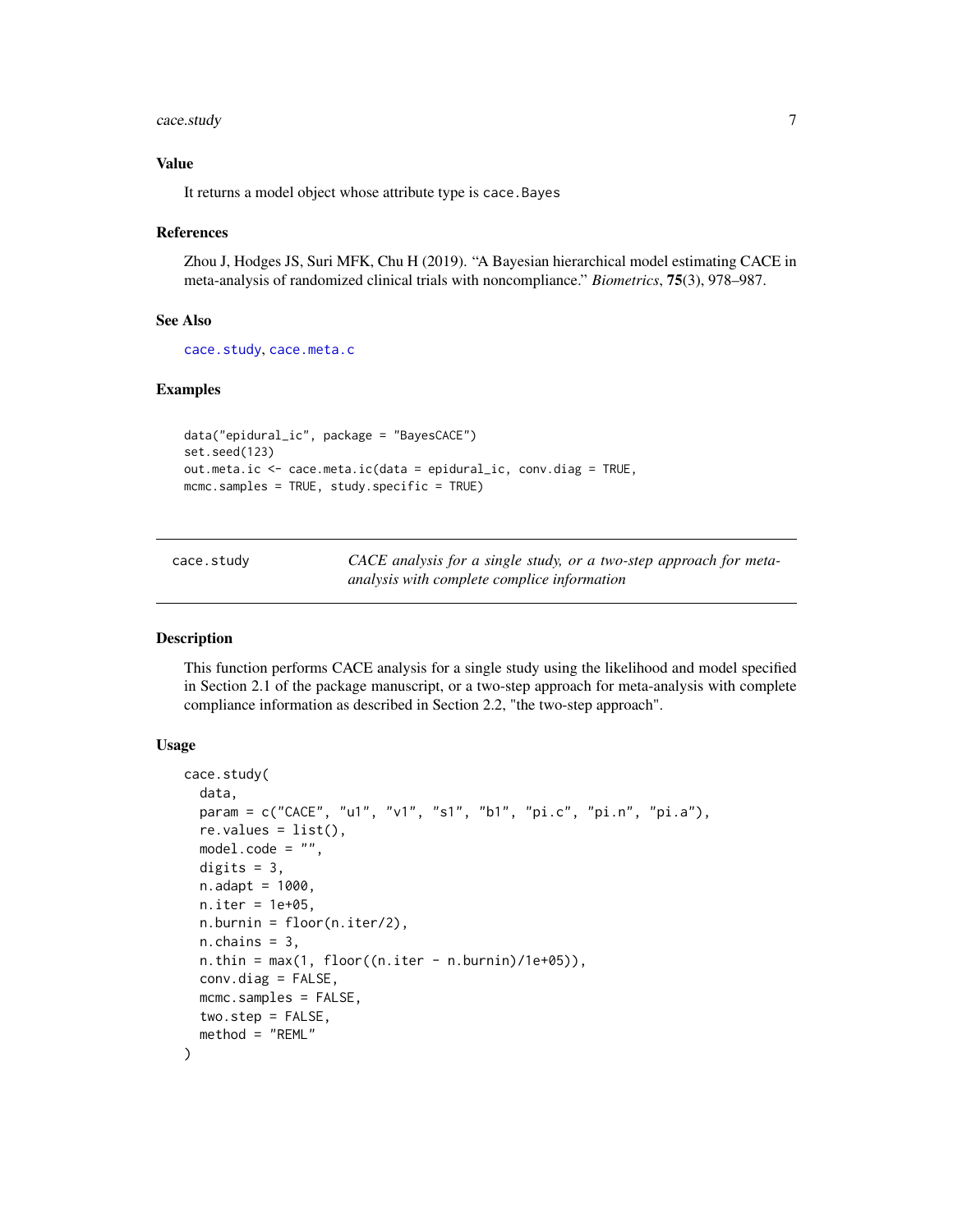# Arguments

| data         | a input dataset the same structure as the example data epidural_c, containing<br>either one row of observations for a single study, or multiple rows referring to<br>multiple studies in a meta-analysis.                                                                                                                                                                                                                                                                                                                                     |
|--------------|-----------------------------------------------------------------------------------------------------------------------------------------------------------------------------------------------------------------------------------------------------------------------------------------------------------------------------------------------------------------------------------------------------------------------------------------------------------------------------------------------------------------------------------------------|
| param        | a character string vector indicating the parameters to be tracked and estimated.<br>By default all parameters in the model (see details) are included: $\theta^{\text{CACE}}$<br>(CACE), $u_1$ (u1), $v_1$ (v1), $s_1$ (s1), $b_1$ (b1), $\pi_a$ (pi.a), $\pi_n$ (pi.n), and $\pi_c$ =<br>$1 - \pi_a - \pi_n$ (pi.c). Users can modify the string vector to only include param-<br>eters of interest besides $\theta^{\text{CACE}}$ .                                                                                                         |
| re.values    | a list of parameter values for the random effects. It should contain the assign-<br>ment for these parameters only: n.m and n.s, which refer to the mean and stan-<br>dard deviation used in the normal distribution estimation of n, as well as a.m,<br>a.s, alpha.s.m, alpha.s.s, alpha.b.m, alpha.b.s, alpha.u.m, alpha.u.s,<br>alpha. v.m, alpha. v.s. By default, this is an empty list, and all the mean are<br>set to 0, and alpha.n.s = alpha.a.s = 0.16, and alpha.s.s = alpha.b.s =<br>$alpha.u.s = alpha.v.s = 0.25.$              |
| model.code   | a string representation of the model code; each line should be separated. De-<br>fault to constructing model code using the model.meta.ic function with the<br>parameters that are inputted to this function. This parameter is only necessary if<br>user wishes to make functional changes to the model code, such as changing the<br>probability distributions of the parameters. Default to empty string.                                                                                                                                  |
| digits       | a positive integer specifying the digits after the decimal point for the effect size<br>estimates. The default is 3.                                                                                                                                                                                                                                                                                                                                                                                                                          |
| n.adapt      | the number of iterations for adaptation in Markov chain Monte Carlo (MCMC)<br>algorithm; it is used to maximize the sampling efficiency. The default is 1,000.<br>If a warning "adaptation incomplete" appears, users may increase n. adapt. This<br>argument and the following n.iter, n.burnin, n.chains, n.thin are passed<br>to the functions in R package rjags.                                                                                                                                                                         |
| n.iter       | the number of iterations of each MCMC chain. The default is 100,000.                                                                                                                                                                                                                                                                                                                                                                                                                                                                          |
| n.burnin     | the number of iterations for burn-in period. The default is the largest integer not<br>greater than n. iter/2.                                                                                                                                                                                                                                                                                                                                                                                                                                |
| n.chains     | the number of MCMC chains. The default is 3.                                                                                                                                                                                                                                                                                                                                                                                                                                                                                                  |
| n.thin       | a positive integer indicating thinning rate for MCMC chains, which is used<br>to avoid potential high auto-correlation and to save computer memory when<br>n.iter is large. The default is set as 1 or the largest integer not greater than<br>((n.iter - n.burnin)/1e+05), whichever is larger.                                                                                                                                                                                                                                              |
| conv.diag    | a logical value indicating whether to compute the Gelman and Rubin conver-<br>gence statistic $(R)$ of each parameter as a convergence diagnostic. It is consid-<br>ered the chains are well mixed and have converged to the target distribution if<br>$R \leq 1.1$ . The default is FALSE. If TRUE, n. chains must be greater than 1, and<br>the function saves each chain's MCMC samples for all parameters, which can<br>be used to produce trace, posterior density, and auto-correlation plots by calling<br>the function plt.cacebayes. |
| mcmc.samples | a logical value indicating whether to save MCMC posterior samples in the out-<br>put object. The default is FALSE. If TRUE, the output object list includes each                                                                                                                                                                                                                                                                                                                                                                              |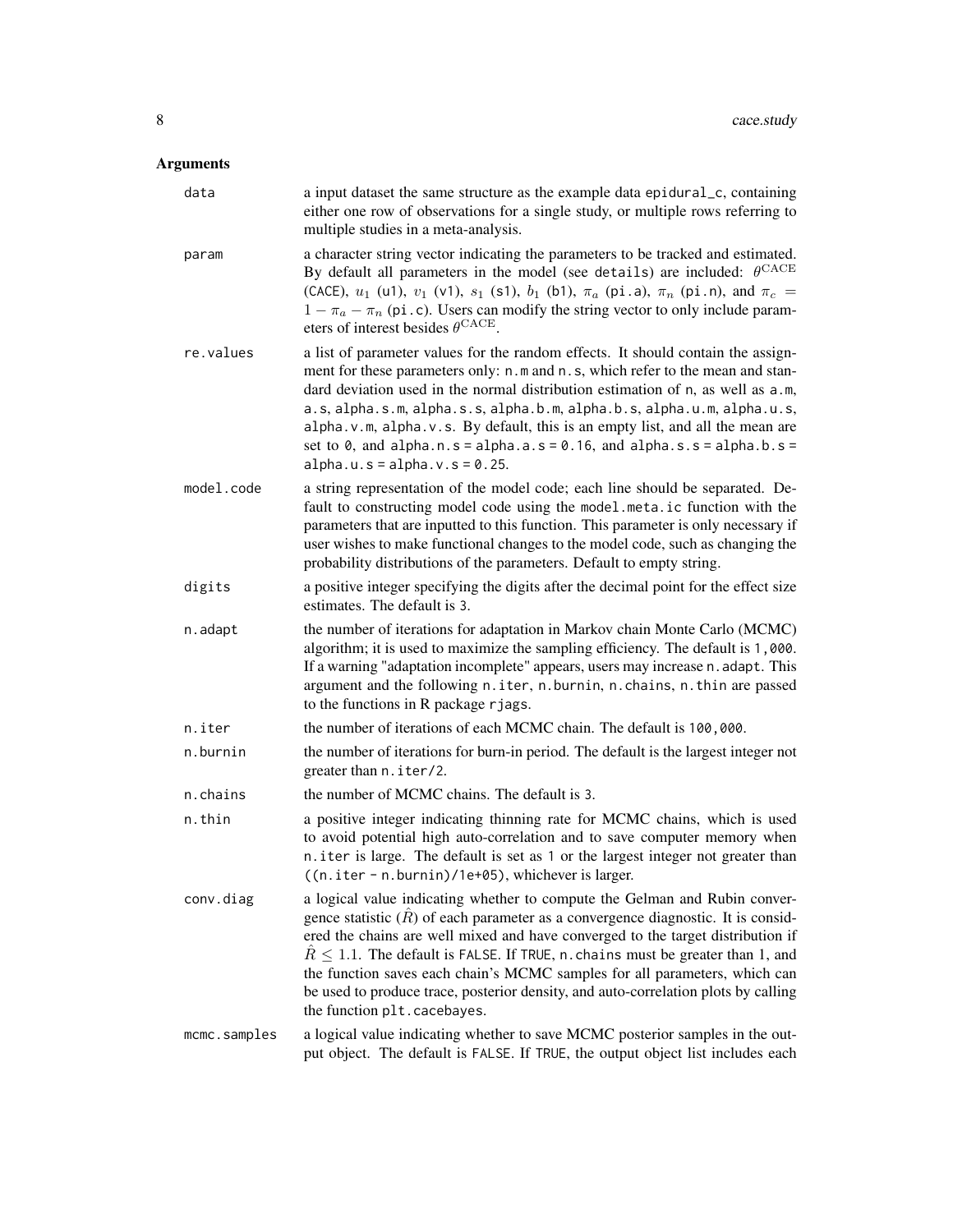<span id="page-8-0"></span>

|          | chain's MCMC samples for all parameters. They can be used in the function<br>plt.cacebayes to generate the trace, posterior density, and auto-correlation<br>plots for further model diagnostics.                                                                                                                                                                                                                                                                                                                                                                                                                                                                                                                                      |
|----------|----------------------------------------------------------------------------------------------------------------------------------------------------------------------------------------------------------------------------------------------------------------------------------------------------------------------------------------------------------------------------------------------------------------------------------------------------------------------------------------------------------------------------------------------------------------------------------------------------------------------------------------------------------------------------------------------------------------------------------------|
| two.step | a logical value indicating whether to conduct a two-step meta-analysis. If two step<br>= TRUE, the posterior mean and standard deviation of study-specific $\theta_i^{\text{CACE}}$ are<br>used to perform a standard meta-analysis, using the R package metafor.                                                                                                                                                                                                                                                                                                                                                                                                                                                                      |
| method   | the method used in meta-analysis if two.step = TRUE. The default estimation<br>method is the REML (restricted maximum-likelihood estimator) method for the<br>random-effects model. Users can change the argument method to obtain differ-<br>ent meta-analysis estimators from either a random-effects model or a fixed-effect<br>model, e.g., method = 'DL' refers to the DerSimonian-Laird estimator, method<br>$=$ 'HE' returns the Hedges estimator, and method $=$ 'HS' gives the Hunter-Schmidt<br>estimator. More details are available from the documentation of the function<br>metafor:: rma. If the input data include only one study, the meta-analysis re-<br>sult is just the same as the result from the single study. |

#### Details

The likelihood

$$
\log L(\beta) = N_{000} \log \{\pi_c (1 - v_1) + \pi_n (1 - s_1)\} + N_{001} \log (\pi_c v_1 + \pi_n s_1) + N_{010} \log \{\pi_a (1 - b_1)\}
$$

$$
+ N_{011} \log \{\pi_a b_1\} + N_{100} \log \{\pi_n (1 - s_1)\} + N_{101} \log (\pi_n s_1) + N_{110} \log \{(\pi_c (1 - u_1) + \pi_a (1 - b_1)\} + N_{111} \log (\pi_c u_1 + \pi_a b_1) + constant
$$

. If the input data includes more than one study, the study-specific CACEs will be estimated by retrieving data row by row. By default, the function cace.study() returns a list including posterior estimates (posterior mean, standard deviation, median, and a 95% credible interval (CrI) with 2.5% and 97.5% quantiles as the lower and upper bounds), and the deviance information criterion (DIC) statistic for each study.

#### Value

It returns a model object whose attribute type is cace.Bayes

#### See Also

[cace.meta.c](#page-1-1), [cace.meta.ic](#page-4-1)

#### Examples

```
data("epidural_c", package = "BayesCACE")
set.seed(123)
out.study <- cace.study(data = epidural_c, conv.diag = TRUE,
mcmc.samples = TRUE, two.step = TRUE)
# Show the estimates of theta for each single study (posterior mean and
# standard deviation, posterior median, 95% credible interval, and time-series
# standard error):
out.study$CACE
```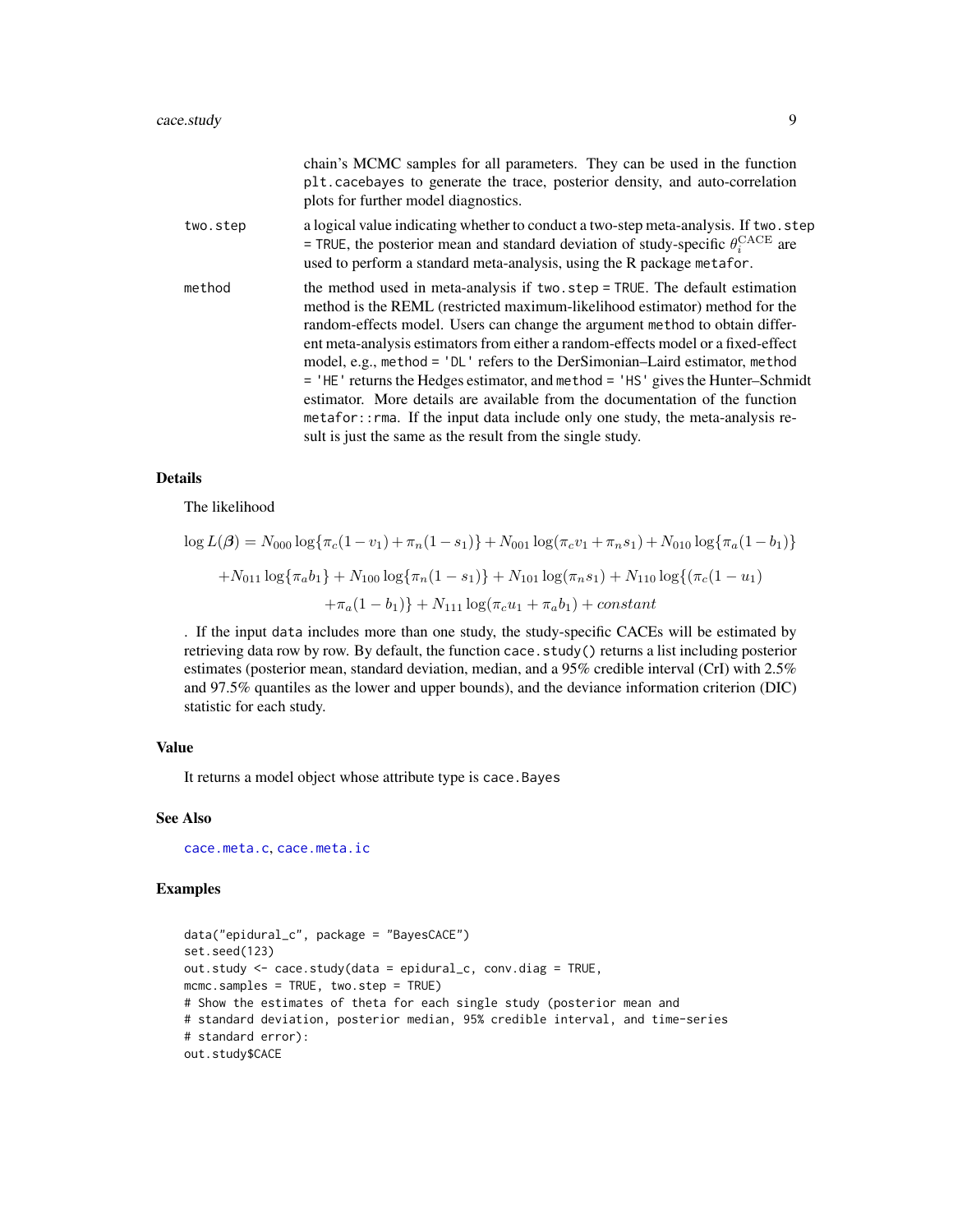# If the argument conv.diag is specified as TRUE, the output list contains # a sub-list conv.out, which outputs the Gelman and Rubin convergence statistic, # labelled Point est.) calculated for each parameter from each single study, and # their upper confidence limits (labelled Upper C.I.). out.study\$conv.out[[1]]

coda.names *Get names of node array*

#### **Description**

This is a helper function from the rjags library in order to get the names of the individual elements of a node array. See the package rjags for more details.

#### Usage

coda.names(basename, dim)

#### Arguments

| basename | the node names         |
|----------|------------------------|
| dim      | dimension of the nodes |

#### Value

It returns a list of the names of individual elements

#### References

Plummer M (2021). *rjags: Bayesian Graphical Models using MCMC*. R package version 4-12, <https://CRAN.R-project.org/package=rjags>.

coda.samples.dic *Generate posterior samples in mcmc.list format*

#### Description

This is a wrapper function for jags.samples which sets a trace monitor for all requested nodes, updates the model, and coerces the output to a single mcmc.list object. It also converts to the output to dic format. This function is based on the coda.samples function from the rjags library, and modified by Prof. Matthias Mittner.

```
coda.samples.dic(model, variable.names, n.iter, thin, ...)
```
<span id="page-9-0"></span>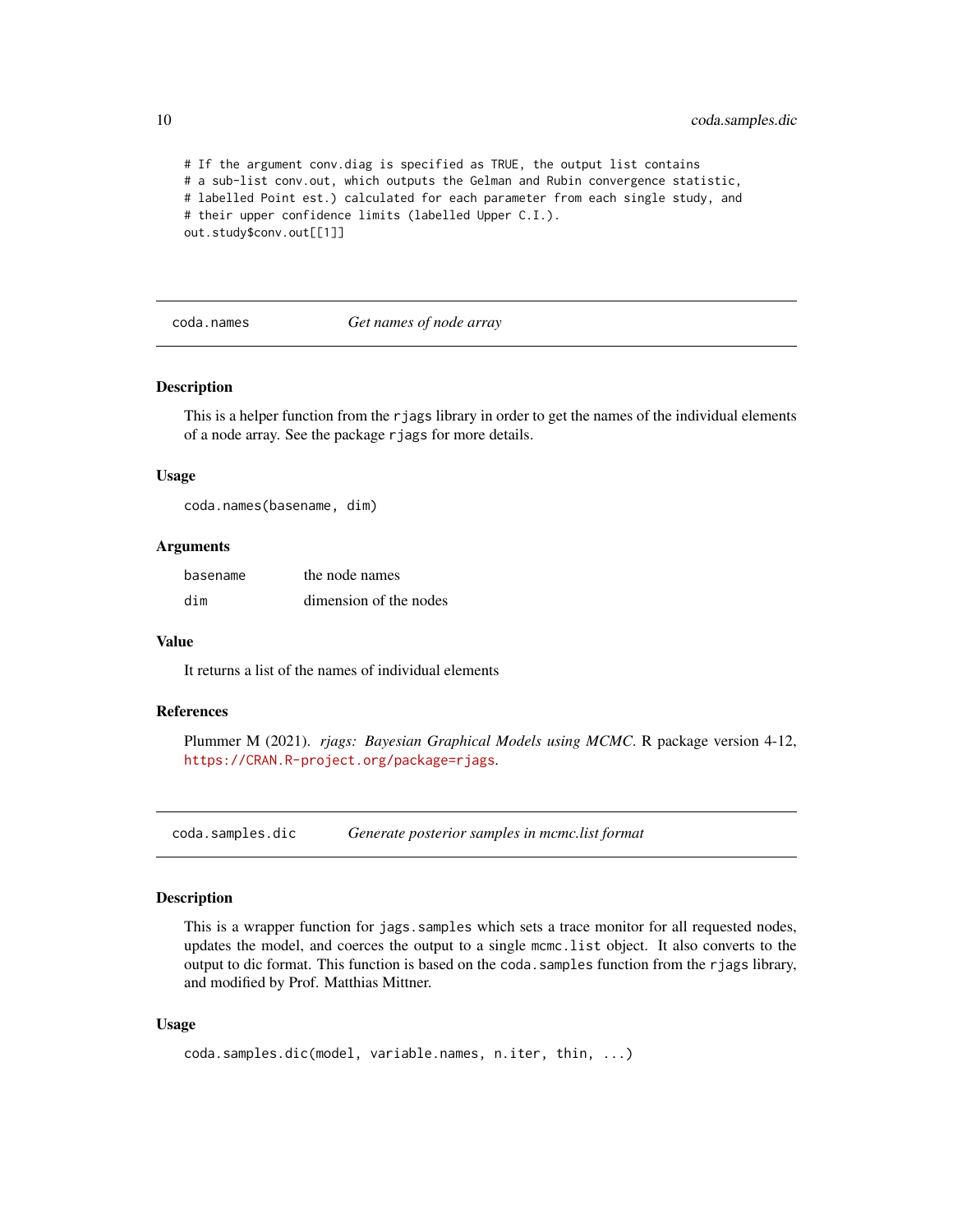#### <span id="page-10-0"></span>epidural\_c 11

#### Arguments

| model    | a jags model object                                                                                              |
|----------|------------------------------------------------------------------------------------------------------------------|
|          | variable.names a character vector giving the names of variables to be monitored                                  |
| n.iter   | number of iterations to monitor                                                                                  |
| thin     | thinning interval for monitors                                                                                   |
| $\cdots$ | optional arguments that are passed to the jags. samples method from the riags<br>library, for jags model objects |

#### Value

It returns the output to the input model object, and in dic format.

#### References

Plummer M (2021). *rjags: Bayesian Graphical Models using MCMC*. R package version 4-12, <https://CRAN.R-project.org/package=rjags>. <https://ihrke.github.io/post/2014/10/07/dicjags/>

epidural\_c *Meta-analysis data with full compliance information*

#### Description

The data contains a meta analysis of the association between using epidural analgesia in labor and the risk of cesarean section. It contains 10 trials with full compliance information, each with 8 observed counts.

#### Usage

data(epidural\_c)

#### Format

An object of class data.frame with 10 rows and 10 columns.

#### Source

<https://pubmed.ncbi.nlm.nih.gov/25592169/>

#### References

Bannister-Tyrrell M, Miladinovic B, Roberts CL, Ford JB (2015). "Adjustment for compliance behavior in trials of epidural analgesia in labor using instrumental variable meta-analysis." *Journal of Clinical Epidemiology*, 68(5), 525–533.

#### Examples

data(epidural\_c)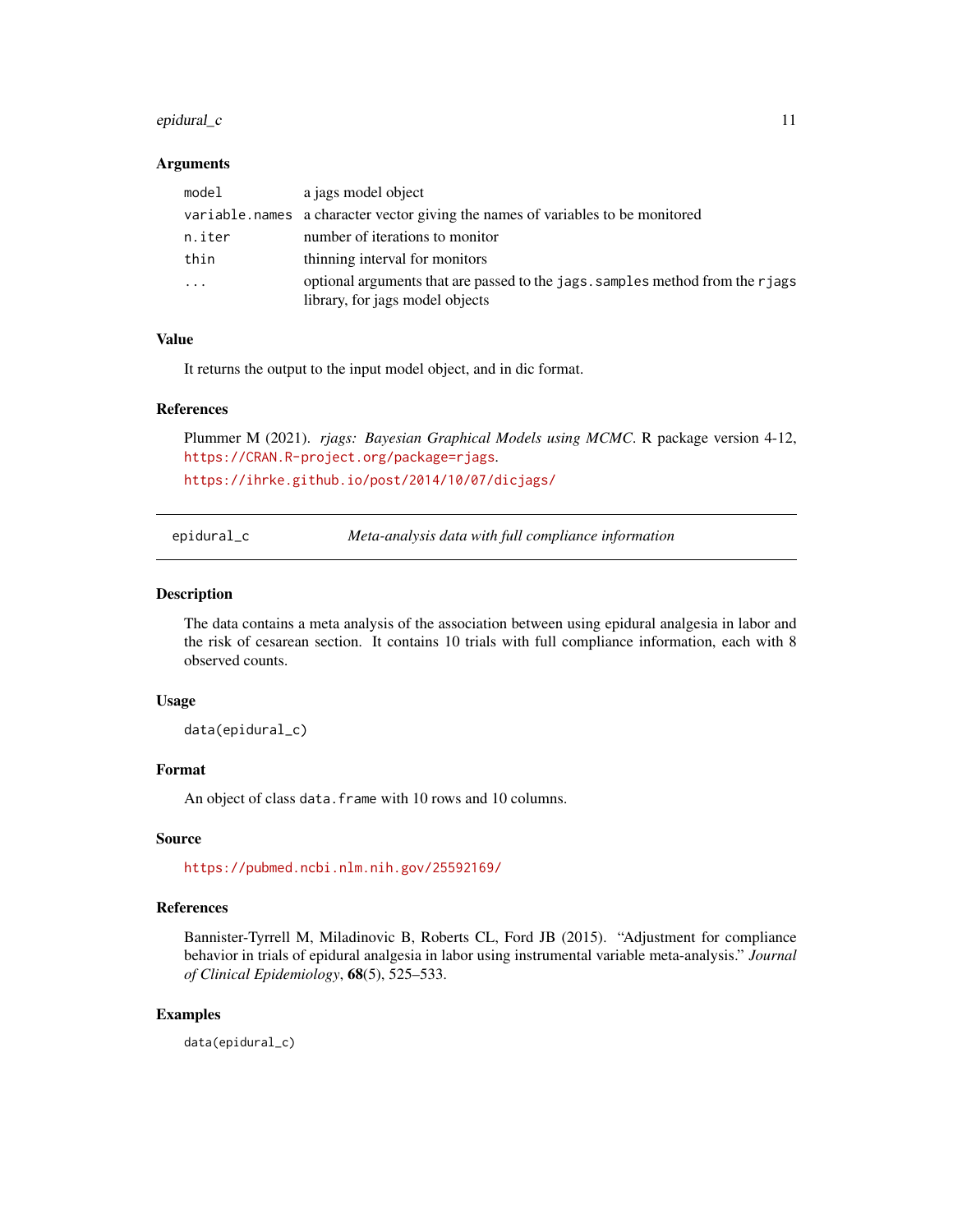<span id="page-11-0"></span>

#### Description

The data contains a meta analysis of the association between using epidural analgesia in labor and the risk of cesarean section. It contains 27 studies, only 10 out of which have full compliance information.

#### Usage

data(epidural\_ic)

#### Format

An object of class data. frame with 27 rows and 14 columns.

#### Source

<https://pubmed.ncbi.nlm.nih.gov/25592169/>

#### References

Bannister-Tyrrell M, Miladinovic B, Roberts CL, Ford JB (2015). "Adjustment for compliance behavior in trials of epidural analgesia in labor using instrumental variable meta-analysis." *Journal of Clinical Epidemiology*, 68(5), 525–533.

#### Examples

data(epidural\_ic)

model.meta.c *Bayesian hierarchical model code for CACE meta-analysis with complete compliance data*

#### Description

This function generates part of the model code for meta-analysis when the dataset has complete compliance information for all studies, as described in Section 2.2, "the Bayesian hierarchical model" of the package manuscript. This function will be called internally if user uses the cace.meta.c function.

```
model.meta.c(random.effects = list(), re.values = list())
```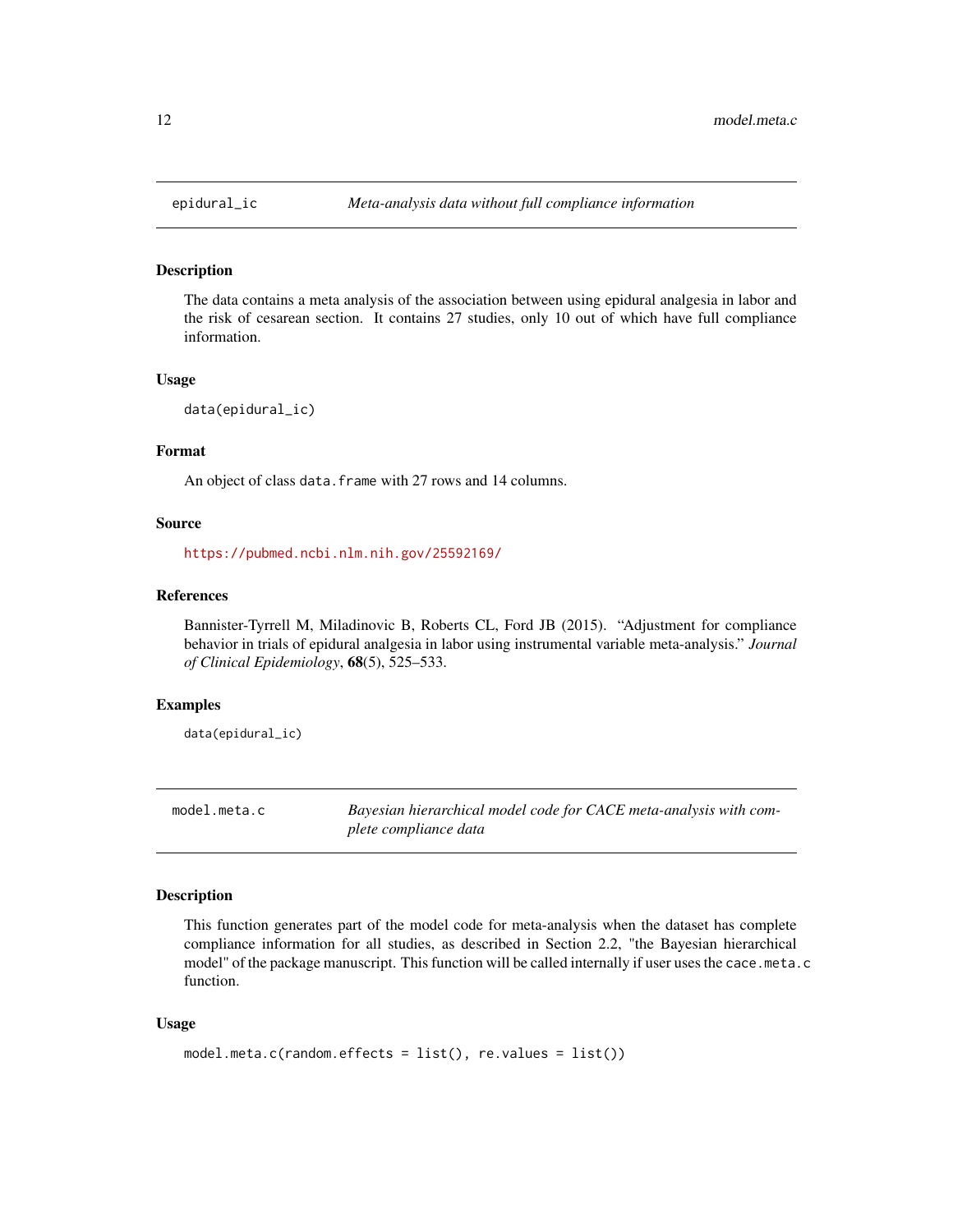#### <span id="page-12-0"></span>model.meta.ic 13

#### Arguments

- random.effects a list of logical values indicating whether random effects are included in the model. The list should contain the assignment for these parameters only: delta.n  $(\delta_{in})$ , delta.a  $(\delta_{ia})$ , delta.u  $(\delta_{iu})$ , delta.v  $(\delta_{iv})$ , delta.s  $(\delta_{is})$ , delta.b  $(\delta_{ib})$ , cor. The list should be in the form of list(delta.a = FALSE, cor = FALSE, ...). By default, this is an empty list, and all parameters are default to TRUE. Parameters that are not listed in the list are assumed to be TRUE. Note that  $\rho$  (cor) can only be included when both  $\delta_{in}$  (delta.n) and  $\delta_{ia}$  (delta.a) are set to TRUE. Otherwise, a warning occurs and the model continues running by forcing delta.n = TRUE and delta.a = TRUE.
- re.values a list of parameter values for the random effects. It should contain the assignment for these parameters only: alpha.n.m and alpha.n.s, which refer to the mean and standard deviation used in the normal distribution estimation of alpha.n, as well as alpha.a.m, alpha.a.s, alpha.s.m, alpha.s.s, alpha.b.m, alpha.b.s, alpha.u.m, alpha.u.s, alpha.v.m, alpha.v.s. It also contains the shape and rate parameters of the gamma distributions of the standard deviation variable of delta.n, delta.a, delta.u, delta.v delta.s, delta.b. The shape parameters are named as tau.n.h and tau.a.h, for example, and the rate parameters are named as tau.n.r and tau.a.r. You do not need to specify the shape and rate parameters if the corresponding random effect is set to FALSE in random.effects, since they will not be used anyways. By default, re. values is an empty list, and all the mean are set to 0, and alpha.n.s  $=$  alpha.a.s = 0.16, and alpha.s.s = alpha.b.s = alpha.u.s = alpha.v.s = 0.25, and the shape and rate parameters are default to 2.

#### Value

It returns a model string

#### Examples

```
# use default settings
model.string <- model.meta.c()
```
model.meta.ic *Bayesian hierarchical model code for CACE meta-analysis with complete compliance data*

#### Description

This function generates the model code for meta-analysis when the dataset has incomplete compliance information for all studies, as described in Section 2.2.2, "the Bayesian hierarchical model" of the package manuscript. This function will be called internally if user uses the cace.meta.ic function.

```
model.meta.ic(random.effects = list(), re.values = list())
```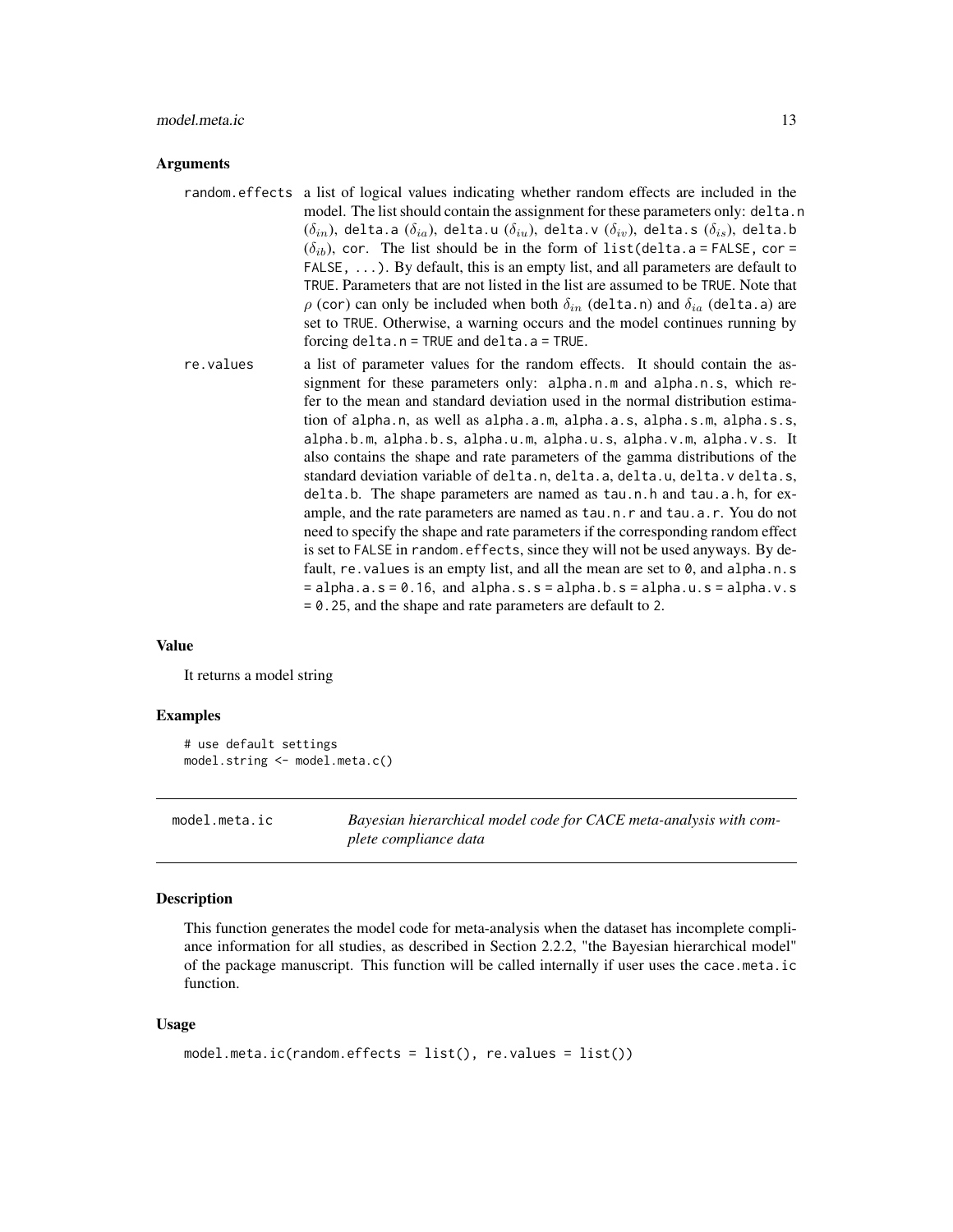#### <span id="page-13-0"></span>Arguments

- random.effects a list of logical values indicating whether random effects are included in the model. The list should contain the assignment for these parameters only: delta.n  $(\delta_{in})$ , delta.a  $(\delta_{ia})$ , delta.u  $(\delta_{iu})$ , delta.v  $(\delta_{iv})$ , delta.s  $(\delta_{is})$ , delta.b  $(\delta_{ib})$ , cor. The list should be in the form of list(delta.a = FALSE, cor = FALSE, ...). By default, this is an empty list, and all parameters are default to TRUE. Parameters that are not listed in the list are assumed to be TRUE. Note that  $\rho$  (cor) can only be included when both  $\delta_{in}$  (delta.n) and  $\delta_{ia}$  (delta.a) are set to TRUE. Otherwise, a warning occurs and the model continues running by forcing delta.n = TRUE and delta.a = TRUE.
- re.values a list of parameter values for the random effects. It should contain the assignment for these parameters only: alpha.n.m and alpha.n.s, which refer to the mean and standard deviation used in the normal distribution estimation of alpha.n, as well as alpha.a.m, alpha.a.s, alpha.s.m, alpha.s.s, alpha.b.m, alpha.b.s, alpha.u.m, alpha.u.s, alpha.v.m, alpha.v.s. It also contains the shape and rate parameters of the gamma distributions of the standard deviation variable of delta.n, delta.a, delta.u, delta.v delta.s, delta.b. The shape parameters are named as tau.n.h and tau.a.h, for example, and the rate parameters are named as tau.n.r and tau.a.r. You do not need to specify the shape and rate parameters if the corresponding random effect is set to FALSE in random.effects, since they will not be used anyways. By default, re. values is an empty list, and all the mean are set to  $\theta$ , and alpha.n.s  $=$  alpha.a.s = 0.16, and alpha.s.s = alpha.b.s = alpha.u.s = alpha.v.s = 0.25, and the shape and rate parameters are default to 2.

#### Value

It returns a model string

#### Examples

```
# use default settings
model.string <- model.meta.ic()
```
model.study *Model code of CACE analysis for a single study, or a two-step approach for meta-analysis with complete complice information*

#### Description

This function generates the model code for a single study using the likelihood and model specified in Section 2.1, or a two-step approach for meta-analysis with complete compliance information as described in Section 2.2, "The two-step approach" of the package manuscript. This function will be called internally if user uses the cace.study function.

```
model.study(re.values = list())
```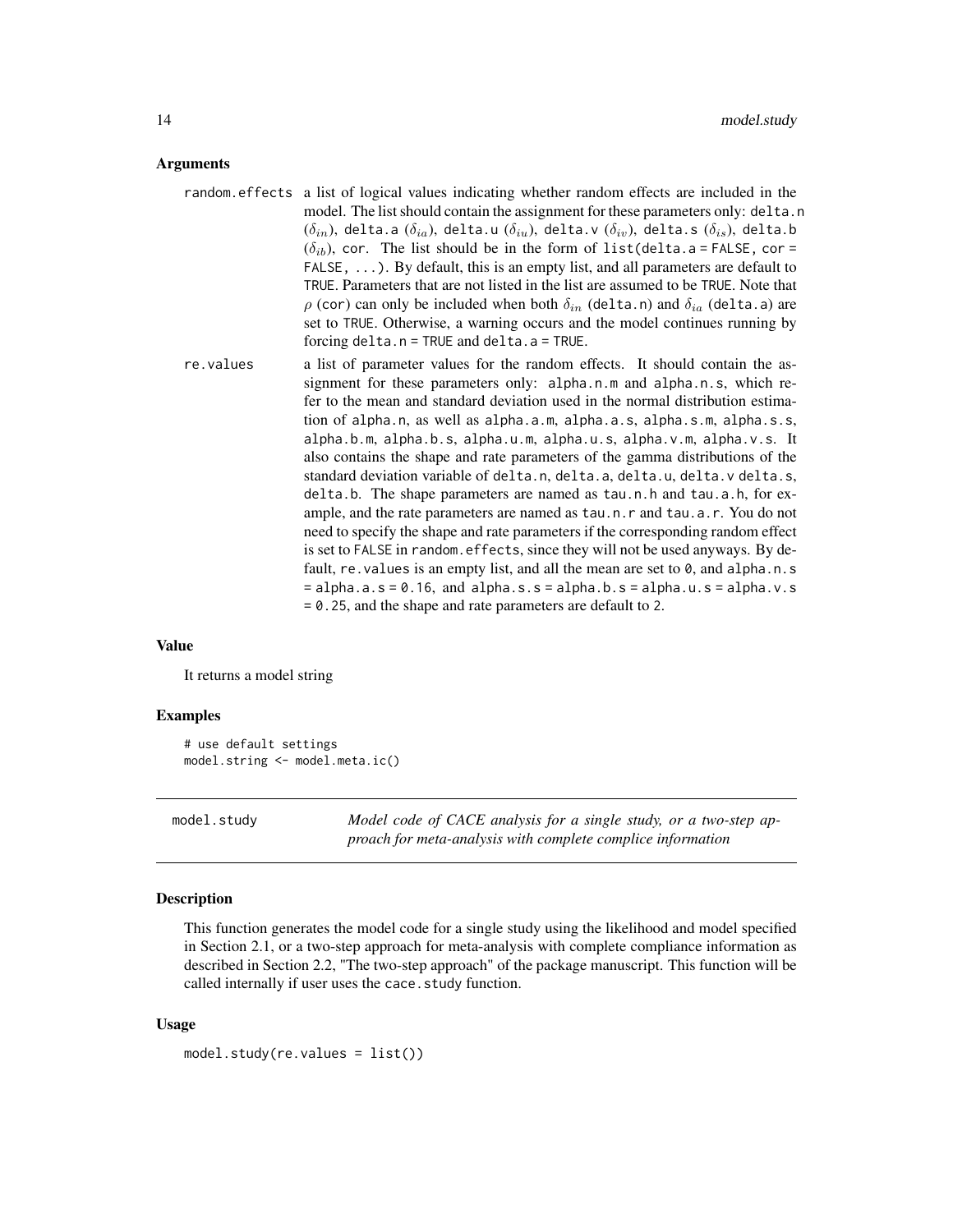#### <span id="page-14-0"></span>parse.varname 15

#### Arguments

| re.values | a list of parameter values for the random effects. It should contain the assign-                  |
|-----------|---------------------------------------------------------------------------------------------------|
|           | ment for these parameters only: n.m and n.s, which refer to the mean and stan-                    |
|           | dard deviation used in the normal distribution estimation of n, as well as a.m.                   |
|           | $a.s.$ alpha.s.m. alpha.s.s. alpha.b.m. alpha.b.s. alpha.u.m. alpha.u.s.                          |
|           | alpha. $v \cdot m$ , alpha. $v \cdot s$ . By default, this is an empty list, and all the mean are |
|           | set to 0, and alpha.n.s = alpha.a.s = $0.16$ , and alpha.s.s = alpha.b.s =                        |
|           | alpha.u.s = alpha.v.s = $0.25$ .                                                                  |

#### Value

It returns a model string

#### Examples

model.string <- model.study()

parse.varname *Parse strings of specific form*

#### Description

This is a helper function from the rjags library in order to parse the string of form "a" or "a[n,p:q,r]". See the package rjags for more details.

#### Usage

```
parse.varname(varname)
```
#### Arguments

varname string name of variable

#### Value

It returns a list of parsed parameters

### References

Plummer M (2021). *rjags: Bayesian Graphical Models using MCMC*. R package version 4-12, <https://CRAN.R-project.org/package=rjags>.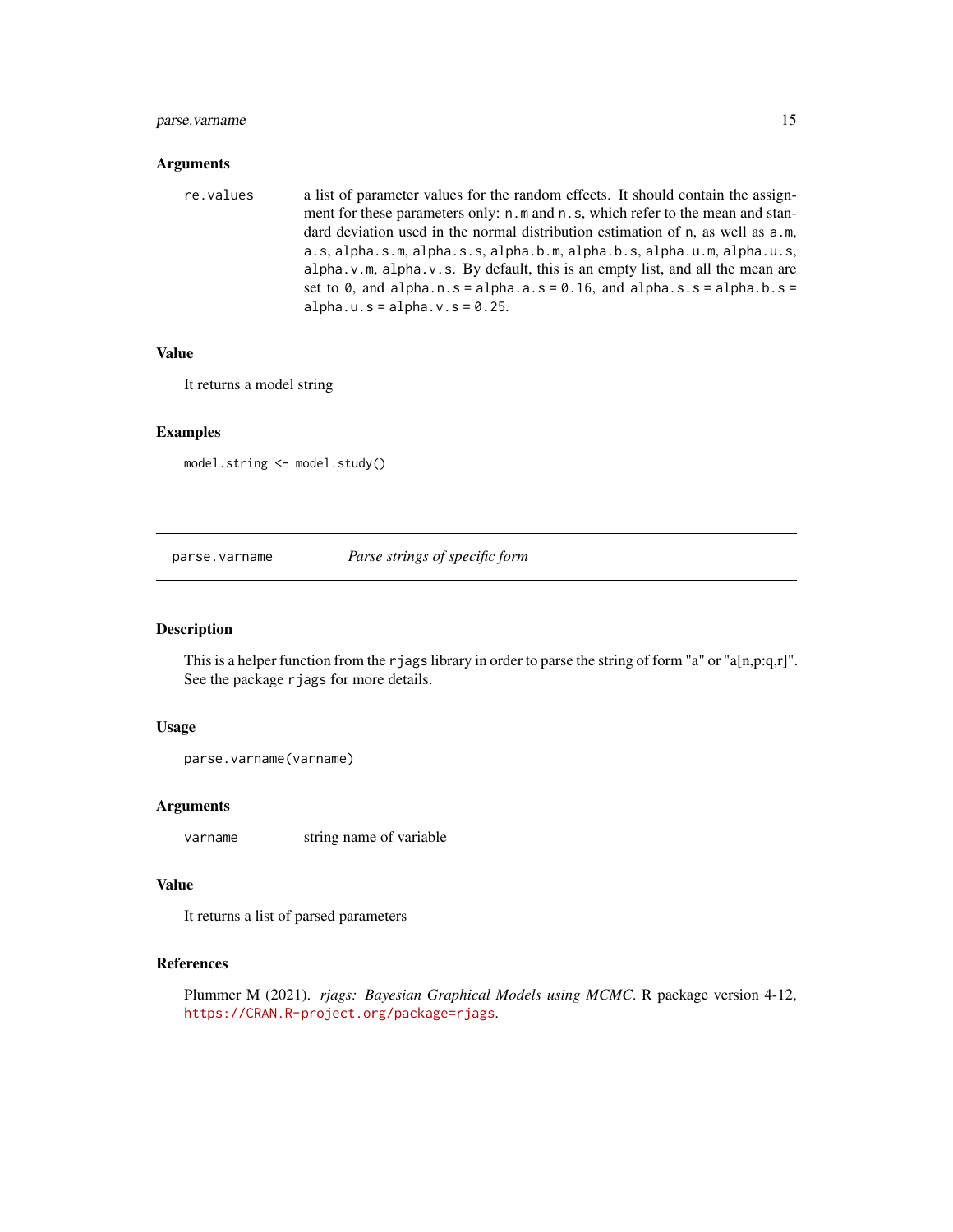<span id="page-15-0"></span>

#### Description

This function creates an acf (Autocorrelation Function) plot for a model object with the type attribute cace.Bayes.

#### Usage

```
plt.acf(obj, param = c("CACE"), trialnumber = 1, ...)
```
#### Arguments

| obi         | a model object, returned by cace.meta.c, cace.meta.ic, or cace.study          |
|-------------|-------------------------------------------------------------------------------|
| param       | list of parameters to plot                                                    |
| trialnumber | indicator for which trial number of the mcmc samples to use. The default is 1 |
| $\cdots$    | optional parameters to pass into the acf function from the stats library.     |

#### Value

It returns an acf plot in an R plot window.

#### Examples

```
out.meta.c <- cace.meta.c(data = epidural_c, conv.diag = TRUE,
mcmc.samples = TRUE, study.specific = TRUE)
plt.acf(obj=out.meta.c)
```
#### Description

This function creates a density plot for a model object with the type attribute cace.Bayes.

```
plt.density(obj, param = c("CACE"), trialnumber = 1, ...)
```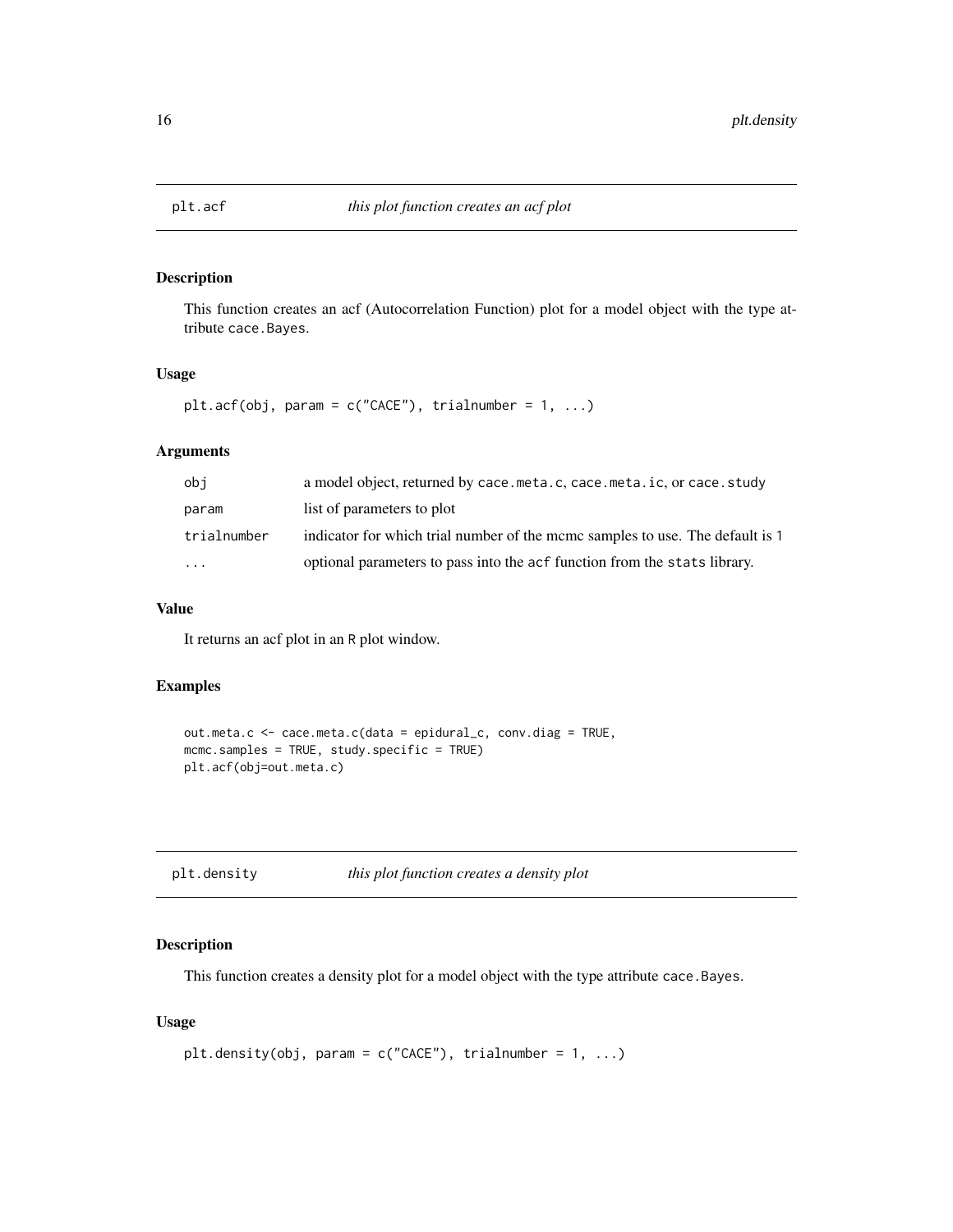#### <span id="page-16-0"></span>plt.forest that the contract of the contract of the contract of the contract of the contract of the contract of the contract of the contract of the contract of the contract of the contract of the contract of the contract o

#### Arguments

| obi         | a model object, returned by cace.meta.c, cace.meta.ic, or cace.study          |
|-------------|-------------------------------------------------------------------------------|
| param       | list of parameters to plot                                                    |
| trialnumber | indicator for which trial number of the mcmc samples to use. The default is 1 |
| $\cdots$    | optional parameters to pass into the plot function                            |

#### Value

It returns a density plot in an R plot window.

#### Examples

```
out.meta.c <- cace.meta.c(data = epidural_c, conv.diag = TRUE,
mcmc.samples = TRUE, study.specific = TRUE)
plt.density(obj=out.meta.c)
```
plt.forest *this plot function makes a forest plot.*

#### Description

This function provides a visual overview (forest plot) for a model object and corresponding dataset.

#### Usage

```
plt.forest(data, obj, ...)
```
#### Arguments

| data                    | an input dataset with the same structure as the example data epidural_c, con- |
|-------------------------|-------------------------------------------------------------------------------|
|                         | taining multiple rows referring to multiple studies in a meta-analysis.       |
| obi                     | a model object returned by cace.meta.c, cace.meta.ic, or cace.study           |
| $\cdot$ $\cdot$ $\cdot$ | optional parameters passed into the forest plot function from the forest plot |
|                         | library                                                                       |

#### Value

It returns a forestplot object in an R plot window.

#### Examples

```
data("epidural_c", package = "BayesCACE")
out.meta.c <- cace.meta.c(data = epidural_c, conv.diag = TRUE,
mcmc.samples = TRUE, study.specific = TRUE)
plt.forest(data=epidural_c, obj=out.meta.c)
```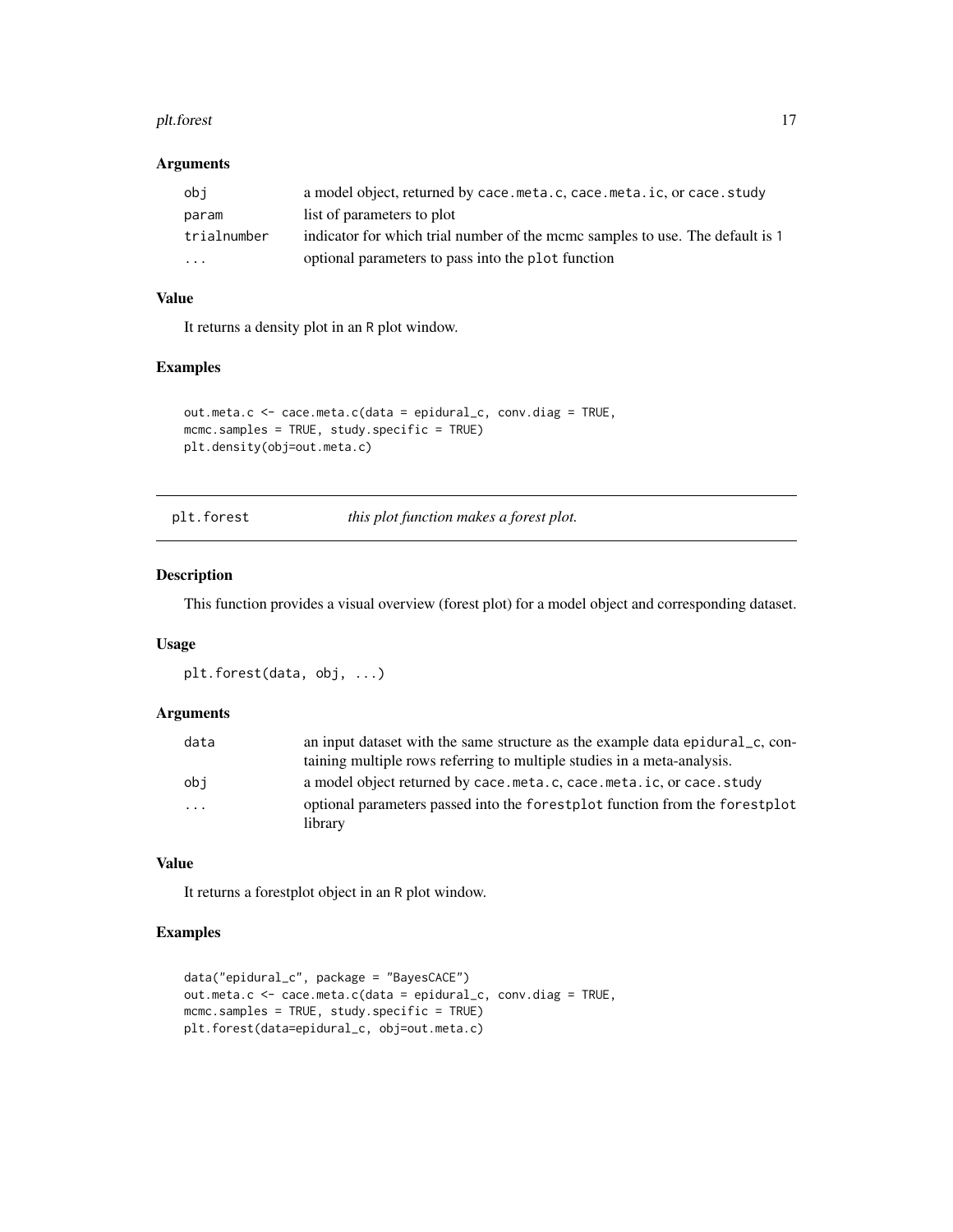<span id="page-17-0"></span>

#### Description

Provides a forest plot of noncompliance rates in an R plot window.

#### Usage

```
plt.noncomp(data, overall = TRUE, ...)
```
#### Arguments

| data     | a dataset with structure like the example epidural c or epidural ic                                                                                                                                                        |
|----------|----------------------------------------------------------------------------------------------------------------------------------------------------------------------------------------------------------------------------|
| overall  | a logical value indicating whether a summary estimate of the compliance rates<br>per randomization group is provided. The default is TRUE. This overall rate is<br>estimated using a logit generalized linear mixed model. |
| $\cdots$ | optional parameters passed into the forestplot function from the forestplot<br>library                                                                                                                                     |

#### Details

This function provides a visual overview (forest plot) of study-specific noncompliance rates in both randomization arms.

Only studies with full compliance information are included in this plot because noncompliance rates cannot be calculated without compliance data. In the generated plot, the red dot with its horizontal line shows the study-specific noncompliance rate with its 95% exact confidence interval for the patients randomized to the treatment arm, and the blue square with its horizontal line represents that rate and interval for those in the control arm. The confidence intervals are calculated by the Clopper–Pearson exact method, which is based on the cumulative distribution function of the binomial distribution.

#### Value

A forest plot of noncompliance rates in an R plot window

#### Examples

```
data("epidural_c", package = "BayesCACE")
plt.noncomp(data=epidural_c, overall = TRUE)
```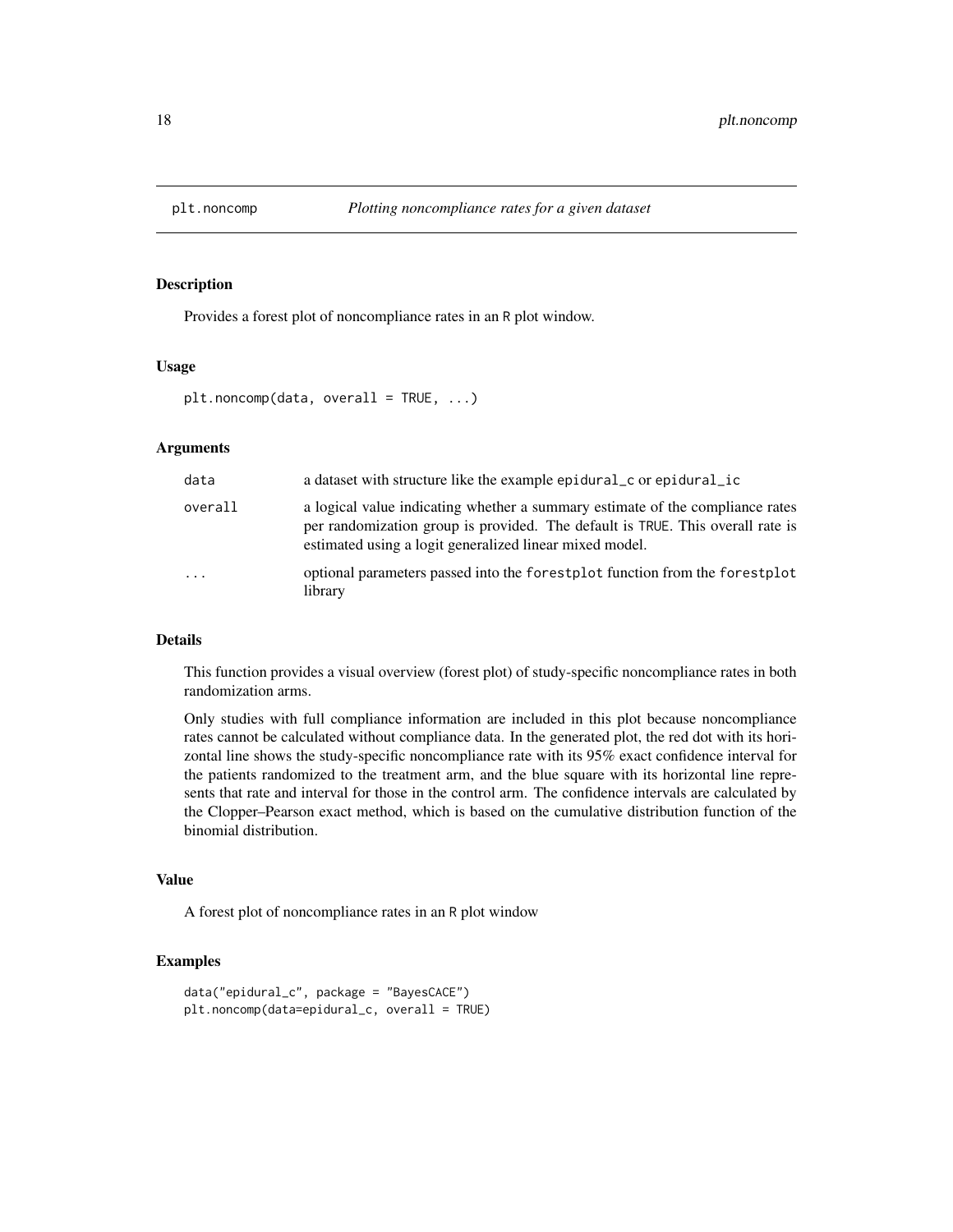<span id="page-18-0"></span>

#### Description

This function creates a traceplot for a model object with the type attribute cace.Bayes.

#### Usage

```
plt.trace(obj, param = c("CACE"), trialnumber = 1, ...)
```
#### Arguments

| obi         | a model object, returned by cace.meta.c, cace.meta.ic, or cace.study          |
|-------------|-------------------------------------------------------------------------------|
| param       | list of parameters to plot                                                    |
| trialnumber | indicator for which trial number of the mcmc samples to use. The default is 1 |
| $\cdots$    | optional parameters to pass into the plot function                            |

#### Value

It returns a traceplot in an R plot window.

#### Examples

```
out.meta.c <- cace.meta.c(data = epidural_c, conv.diag = TRUE,
mcmc.samples = TRUE, study.specific = TRUE)
plt.trace(obj=out.meta.c)
```

| prior.meta | The function returns a custom string that specifies part of the model. |  |  |
|------------|------------------------------------------------------------------------|--|--|
|------------|------------------------------------------------------------------------|--|--|

#### Description

This function returns a partially complete prior string. Used internally - cannot be directly used.

```
prior.meta(random.effects = list(), re.values = list())
```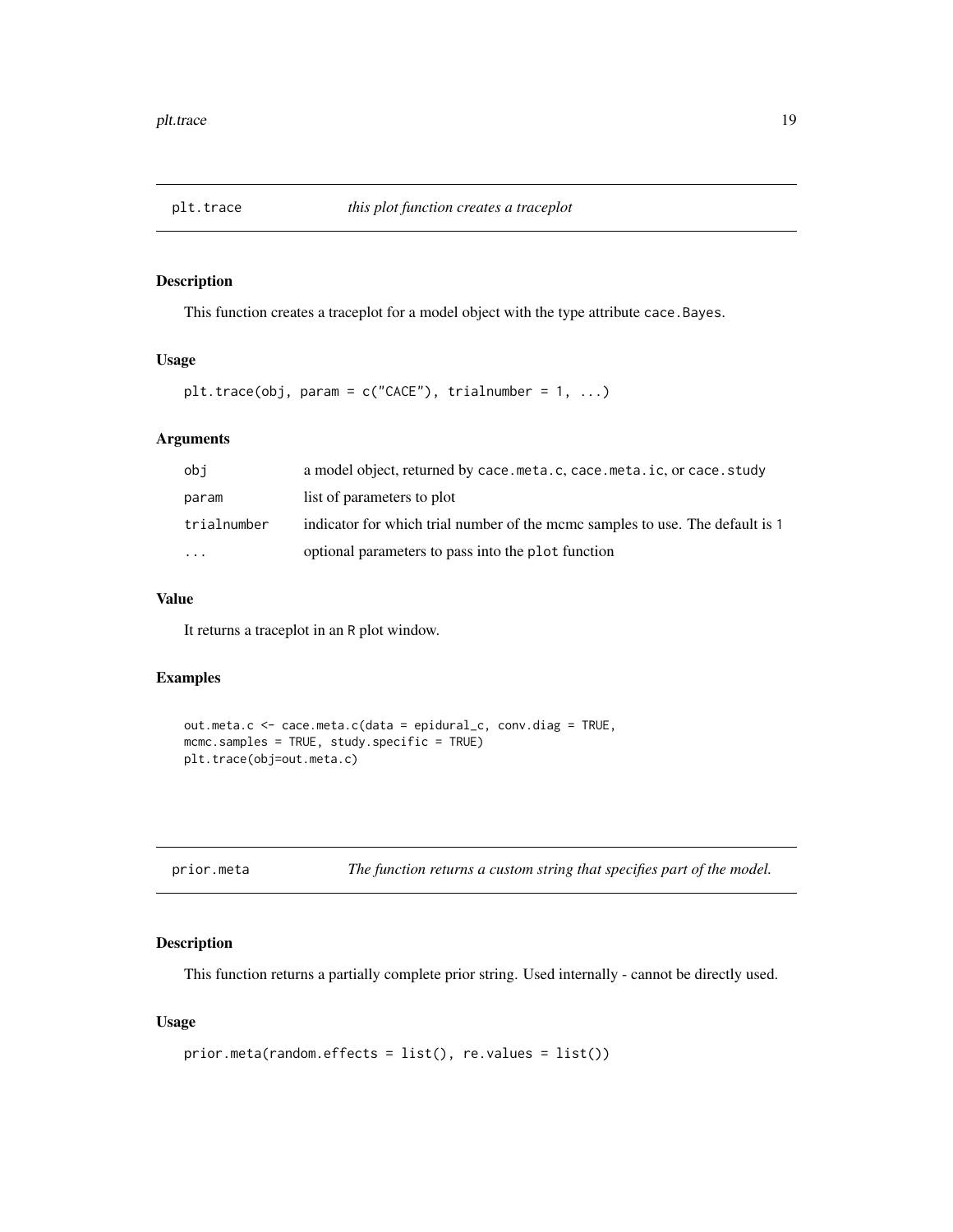#### <span id="page-19-0"></span>Arguments

- random.effects a list of logical values indicating whether random effects are included in the model. The list should contain the assignment for these parameters only: delta.n  $(\delta_{in})$ , delta.a  $(\delta_{ia})$ , delta.u  $(\delta_{iu})$ , delta.v  $(\delta_{iv})$ , delta.s  $(\delta_{is})$ , delta.b  $(\delta_{ib})$ , cor. The list should be in the form of list(delta.a = FALSE, cor = FALSE, ...). By default, this is an empty list, and all parameters are default to TRUE. Parameters that are not listed in the list are assumed to be TRUE. Note that  $\rho$  (cor) can only be included when both  $\delta_{in}$  (delta.n) and  $\delta_{ia}$  (delta.a) are set to TRUE. Otherwise, a warning occurs and the model continues running by forcing delta.n = TRUE and delta.a = TRUE.
- re.values a list of parameter values for the random effects. It should contain the assignment for these parameters only: alpha.n.m and alpha.n.s, which refer to the mean and standard deviation used in the normal distribution estimation of alpha.n, as well as alpha.a.m, alpha.a.s, alpha.s.m, alpha.s.s, alpha.b.m, alpha.b.s, alpha.u.m, alpha.u.s, alpha.v.m, alpha.v.s. It also contains the shape and rate parameters of the gamma distributions of the standard deviation variable of delta.n, delta.a, delta.u, delta.v delta.s, delta.b. The shape parameters are named as tau.n.h and tau.a.h, for example, and the rate parameters are named as tau.n.r and tau.a.r. You do not need to specify the shape and rate parameters if the corresponding random effect is set to FALSE in random.effects, since they will not be used anyways. By default, re. values is an empty list, and all the mean are set to  $\theta$ , and alpha.n.s  $=$  alpha.a.s = 0.16, and alpha.s.s = alpha.b.s = alpha.u.s = alpha.v.s = 0.25, and the shape and rate parameters are default to 2.

#### Value

custom prior string

#### Examples

```
model.string <- prior.meta()
```

| prior.study | The function returns a custom string that specifies part of the model |
|-------------|-----------------------------------------------------------------------|
|             | $(single-study)$ .                                                    |

#### **Description**

This function returns a partially complete prior string. Used internally - cannot be directly used.

```
prior.study(re.values = list())
```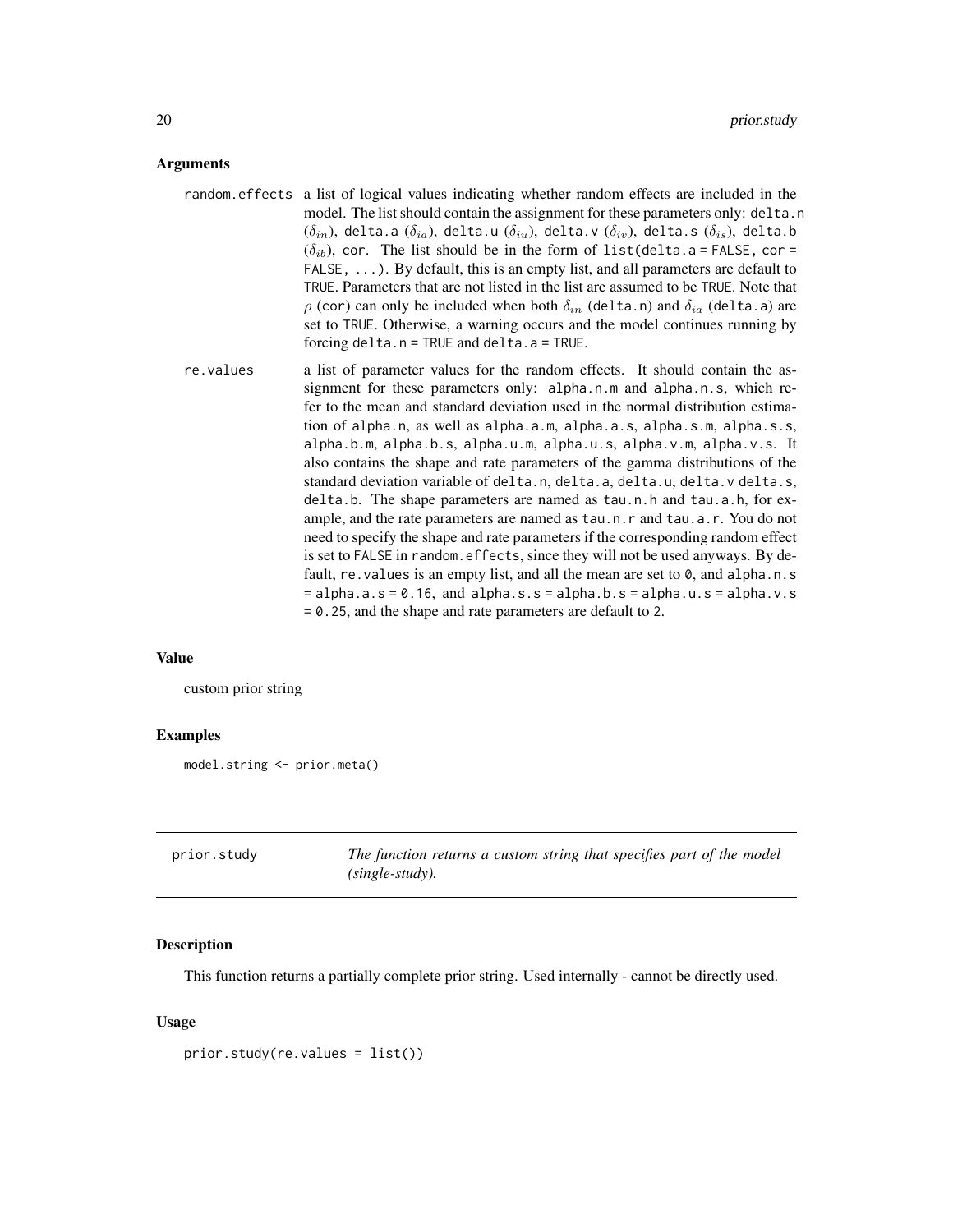#### prior.study 21

# Arguments

| re.values | a list of parameter values for the random effects. It should contain the assign-   |
|-----------|------------------------------------------------------------------------------------|
|           | ment for these parameters only: n, m and n, s, which refer to the mean and stan-   |
|           | dard deviation used in the normal distribution estimation of n, as well as a.m.    |
|           | a.s, alpha.s.m, alpha.s.s, alpha.b.m, alpha.b.s, alpha.u.m, alpha.u.s,             |
|           | $alpha.v.m.$ alpha. $v.s.$ By default, this is an empty list, and all the mean are |
|           | set to 0, and alpha.n.s = alpha.a.s = $0.16$ , and alpha.s.s = alpha.b.s =         |
|           | alpha.u.s = alpha.v.s = $0.25$ .                                                   |
|           |                                                                                    |

#### Value

custom model string

# Examples

model.string <- prior.study()